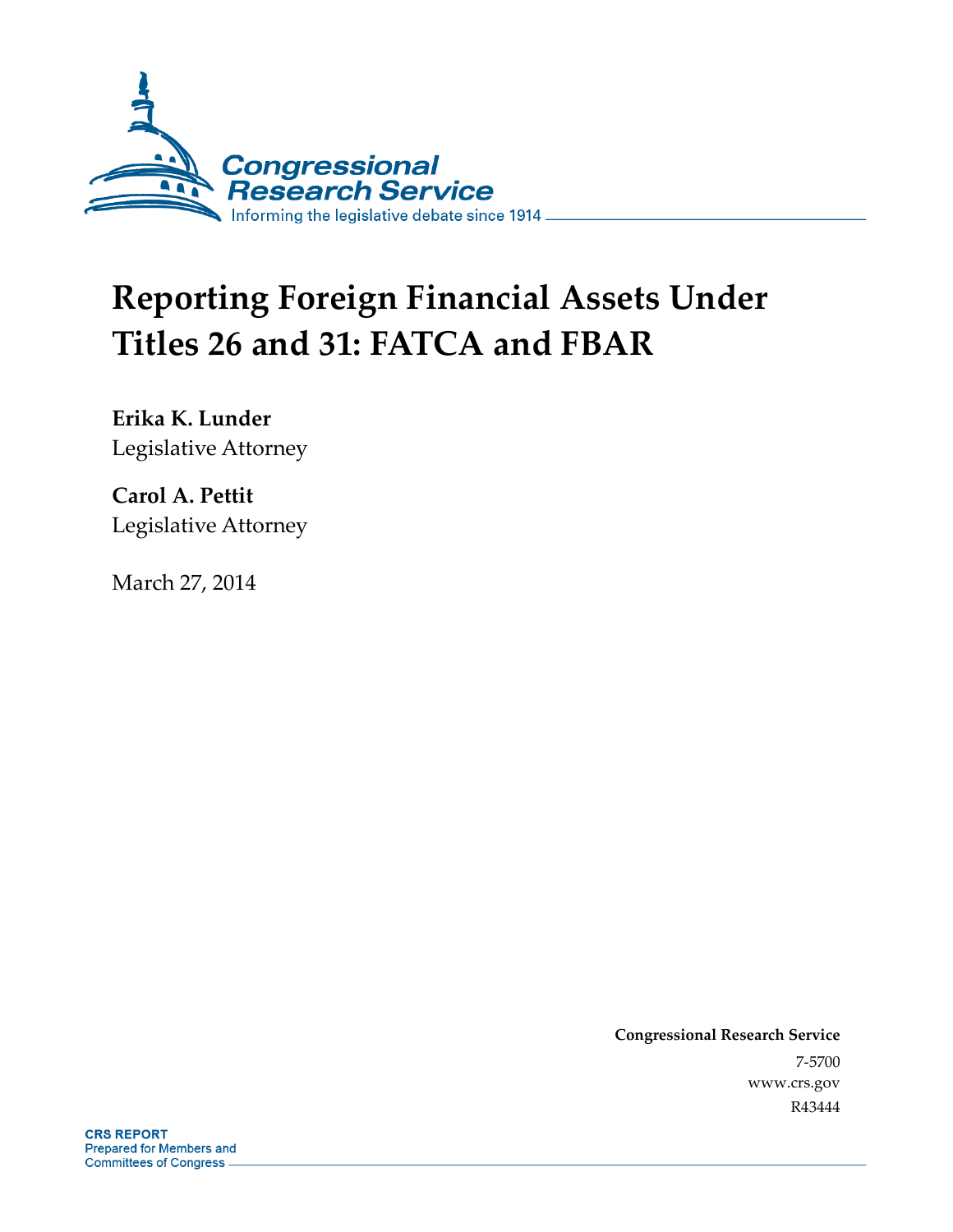## **Summary**

All citizens of the United States as well as U.S. resident aliens are required to report their worldwide income for U.S. federal income tax purposes. However, where foreign assets are involved, this is an area in which taxpayers, knowingly or unknowingly, may fail to comply with the law. There are numerous information reporting requirements involving foreign assets that may assist the Internal Revenue Service (IRS) in recognizing a failure to report foreign income; however, both taxpayers and tax preparers may not be fully compliant with filing these forms. Again, this may be more a matter of ignorance of the requirements than any intent to skirt the law.

Neither the reporting requirement imposed by the Foreign Account Tax Compliance Act (FATCA) nor the Foreign Bank Account Reporting (FBAR) imposed by the older Bank Secrecy Act directly involves reporting income for tax purposes. Instead, each involves reporting the existence of financial assets or accounts located outside of the United States. Although in some cases the same accounts or assets may be reported on each information-reporting form, both forms may be required. Failure to file either form if required may result in significant penalties, in some cases amounting to the entire balance of the unreported account or more.

Tax evasion through offshore accounts can be facilitated by foreign financial institutions (FFIs) or other financial intermediaries. Although they may not be complicit in the tax evasion, these entities can play a part in curbing offshore tax evasion by reporting information on assets owned or controlled by entities subject to U.S. income tax. FATCA imposes reporting requirements on FFIs regarding their U.S. account holders, as well as obligations on non-financial foreign entities (NFFEs) regarding their U.S. owners. If the requirements are not met, then any withholdable payment to the entity is subject to withholding of tax at a rate of 30%.

Since FATCA's passage, there has been criticism of the FFI and NFFE provisions and how they relate to other countries, including whether FATCA's requirements are inconsistent with existing U.S. treaty obligations and what happens when the requirements conflict with another country's domestic (e.g., banking or privacy) laws. The Treasury Department and IRS have reached out to other countries and entered into bilateral intergovernmental agreements with 24 of them. In general, these provide that the other country's FFIs will be deemed compliant with FATCA's requirements if they comply with the agreement. FATCA's requirements have also been criticized as overly burdensome and stakeholders have indicated they have insufficient time to prepare for them. The IRS has responded by extending various deadlines under FATCA—while the 2010 law enacting FATCA provides that, in general, its provisions "apply to payments made after December 31, 2012," the IRS has on several occasions extended various deadlines, with many provisions scheduled to go into effect on July 1, 2014.

Finally, legislation has been introduced in the  $113<sup>th</sup>$  Congress that would repeal much of FATCA (S. 887); modify FATCA with the intent of "strengthening" it (H.R. 1554, H.R. 3666, S. 1533, and S. 268); or require that its effects on U.S. citizens living abroad be studied (H.R. 597).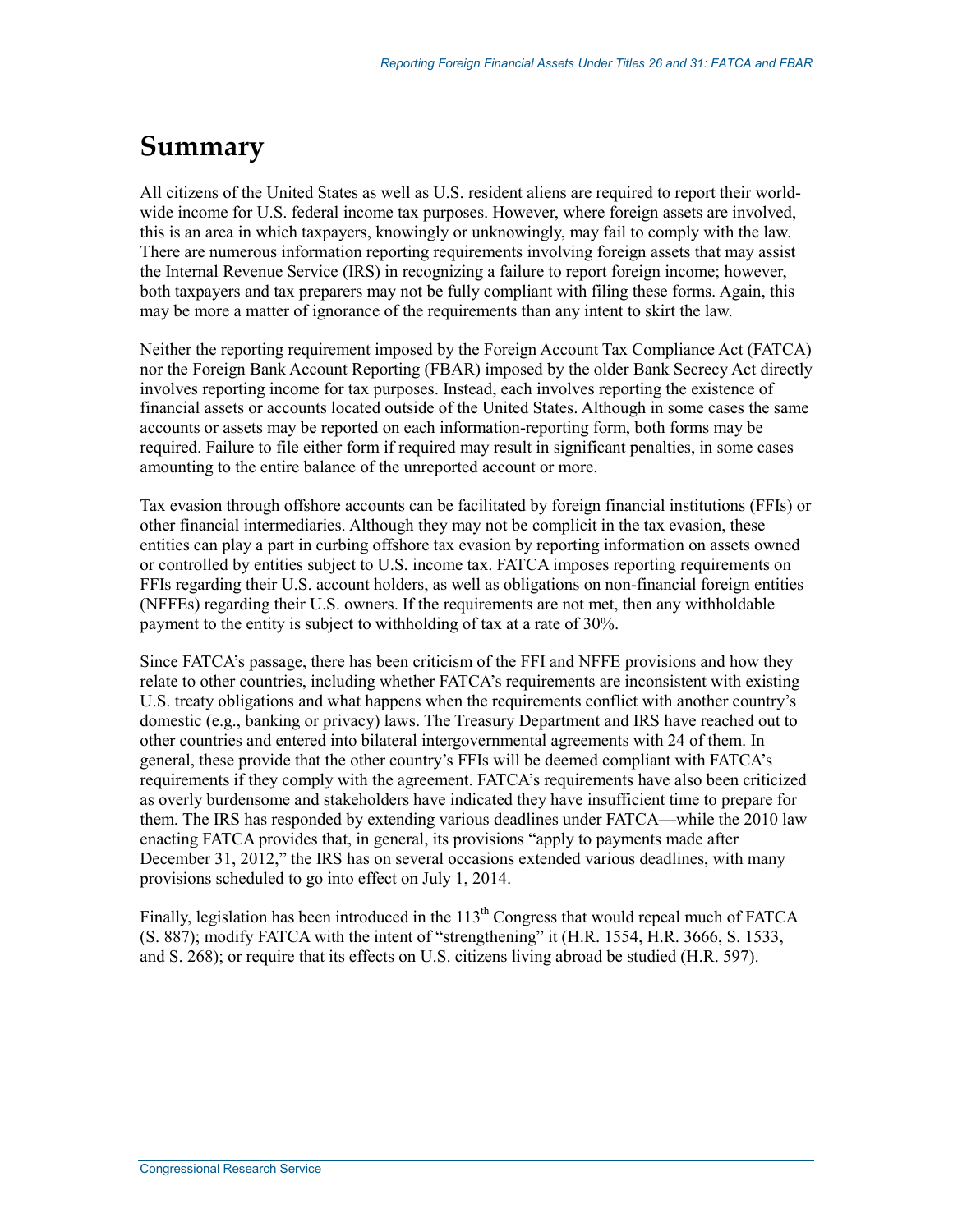## **Contents**

## **Tables**

| Table 2. Summary of Selected Differences Between FATCA IGAs Models 1 and 2  11 |  |
|--------------------------------------------------------------------------------|--|
|                                                                                |  |

### Contacts

|--|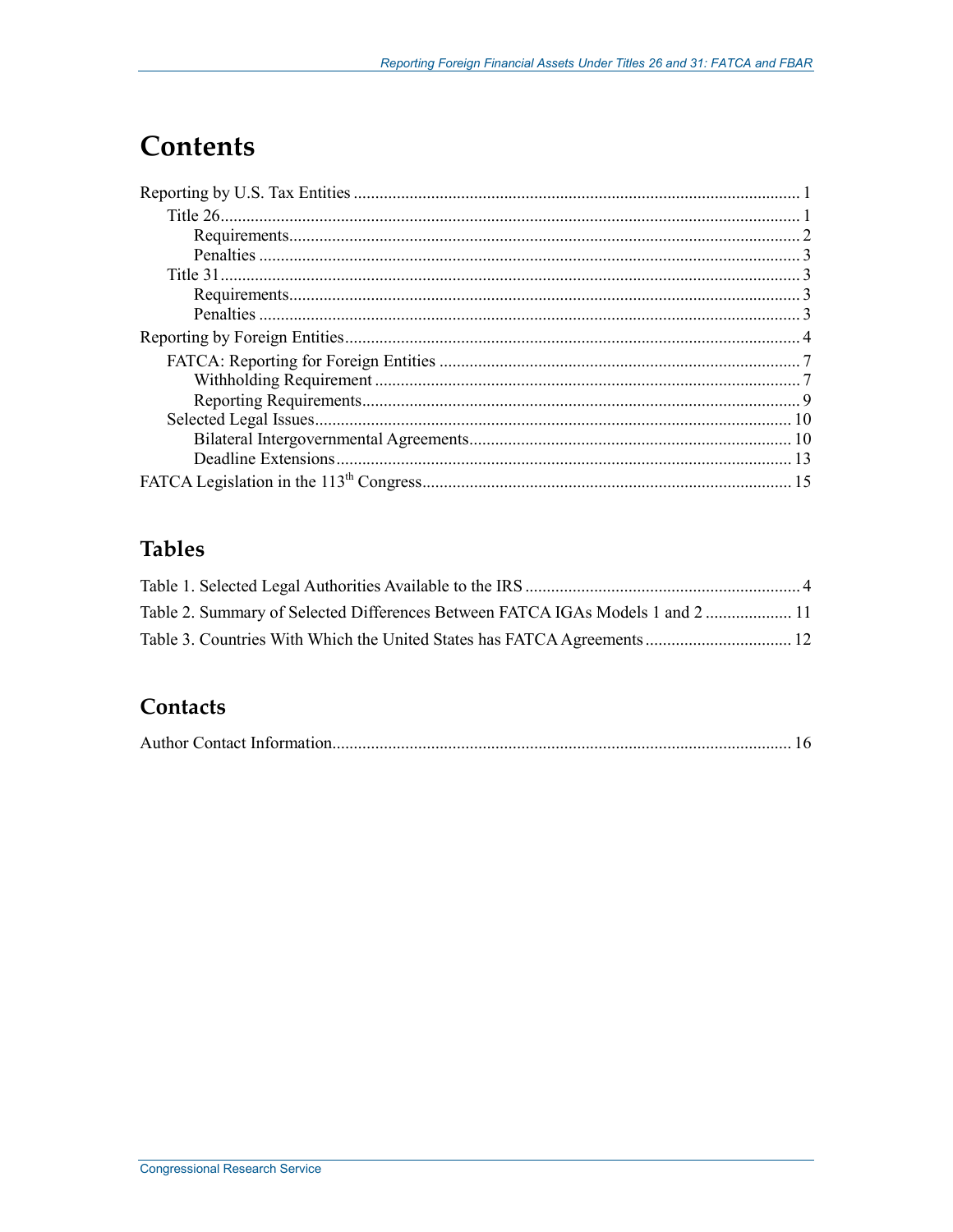he term "gross income," according to the Internal Revenue Code (IRC), generally "means all income from whatever source derived."1 As a result, worldwide income is subject to taxation by the United States. Thus, U.S. citizens<sup>2</sup> and U.S. residents generally are The term "gross income," according to the Internal Revenue Code (IRC), generally "means all income from whatever source derived."<sup>1</sup> As a result, worldwide income is subject to taxation by the United States. Thus, U.S. cit been reported that some taxpayers apparently believe that they can successfully avoid U.S. income tax by maintaining assets outside of the country. This "avoidance" is actually "evasion," which is illegal. Until recently, it was very difficult for the Internal Revenue Service (IRS) to detect such evasion. Changes in laws, penalties, and enforcement activity are making it easier to encourage compliance with U.S. tax laws.

For many years, U.S. taxpayers have been required to report various foreign accounts to the Department of the Treasury under the Bank Secrecy Act of 1970.<sup>3</sup> Over time, additional provisions have been added to that act to encourage such reporting. More recently, Congress enacted a separate provision in the Foreign Account Tax Compliance Act (FATCA) that has reporting requirements that in some cases may result in the same account being reported on two different forms, but which includes reporting requirements for assets not covered by the earlier act. Additionally, FATCA includes requirements for information reporting by foreign financial institutions (FFIs) and other financial intermediaries. In some cases, withholding tax requirements may be imposed on these entities.

This report outlines the U.S. reporting requirements for foreign assets and accounts under FATCA along with the reporting requirements (FBAR) under the Bank Secrecy Act. It also addresses the requirements imposed on foreign financial institutions and the agreements the United States has with other countries to cooperate in information reporting. Additionally, recently proposed bills to modify FATCA either through repeal or amendment are discussed.

## **Reporting by U.S. Tax Entities**

In addition to being required, generally, to report all income from accounts and assets even if located outside the United States, certain persons are required to report the existence of such foreign assets either via Form 8938, which is filed along with their tax returns, or by electronically filing FinCEN Form 114 (FBAR) with the Department of the Treasury. In some cases, they must file both even if doing so appears to be duplicative.

### **Title 26**

The Foreign Account Tax Compliance Act, $4$  enacted in 2010 as part of the Hiring Incentives to Restore Employment Act, requires "specified persons" to report "specified foreign financial assets" located outside the United States.<sup>5</sup> However, this reporting is subject to filing thresholds. "Specified persons" includes both entities and individuals; however, although "specified

 $1$  26 U.S.C. § 61(a).

 $2$  U.S. citizens must report worldwide income no matter where they reside. However, in some circumstances, income earned abroad may be excluded from taxation.

<sup>3</sup> P.L. 94-508.

<sup>4</sup> P.L. 111-147, Title V, Subtitle A, 124 Stat. 97 (Mar. 18, 2010).

 $5$  26 U.S.C. § 6038D.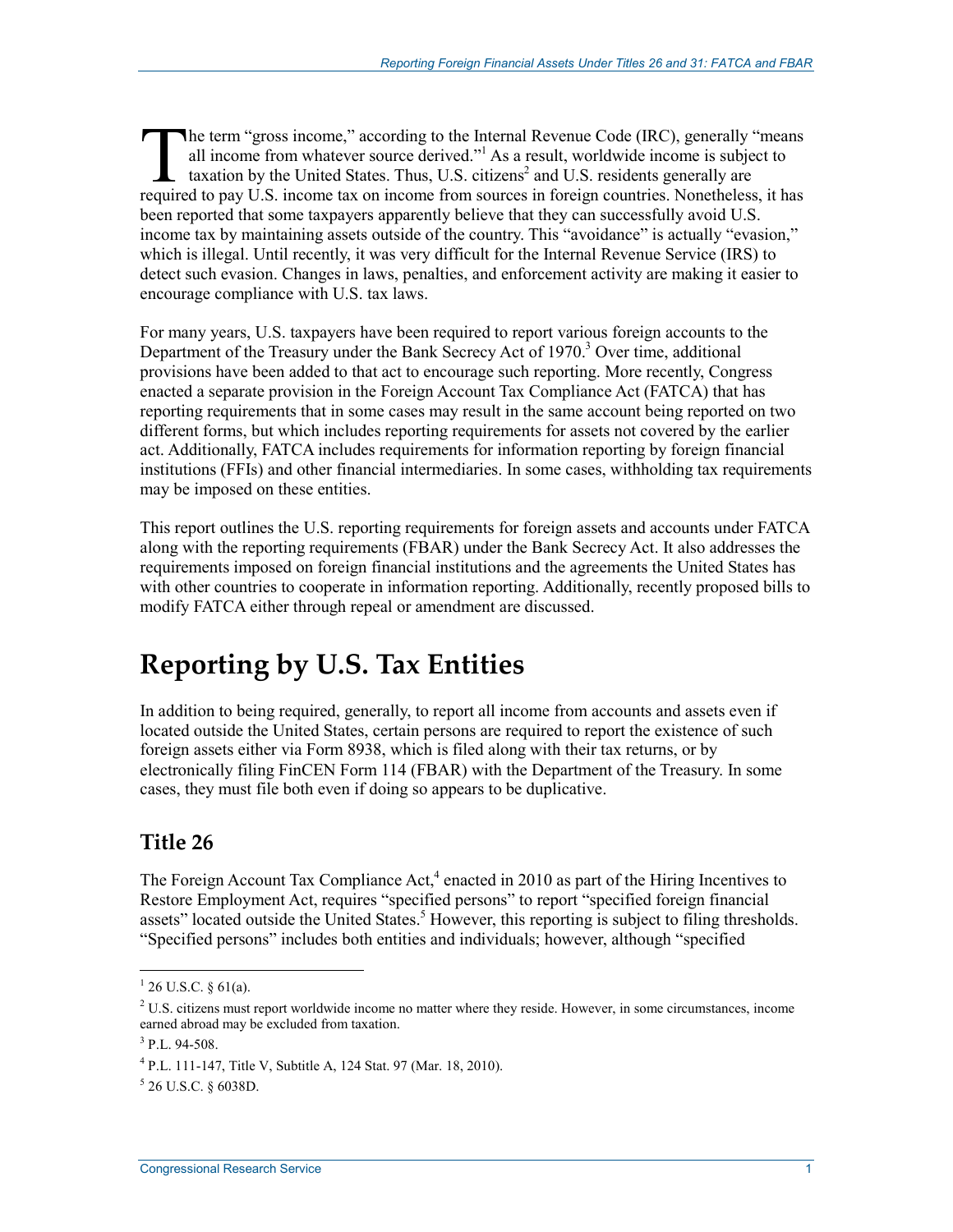individuals" and their related requirements for filing Form 8963 have been defined in regulation, there is currently no such legal definition of specified entities.<sup>6</sup> As a result, the following outline of requirements applies only to individuals.

### **Requirements**

#### *Specified Persons*

Specified individuals (SIs) include U.S. citizens, U.S. resident aliens (even if resident for only part of the year), nonresident aliens who elect to be treated as resident aliens for purposes of filing a joint tax return, and nonresident aliens who are bona fide residents of Puerto Rico, Guam, American Samoa, the Northern Mariana Islands, or the U.S. Virgin Islands.<sup>7</sup>

#### *Specified Foreign Financial Assets*

Specified foreign financial assets (SFFAs) include financial accounts maintained at foreign financial institutions (e.g., savings or checking accounts, brokerage accounts, or retirement accounts held with a bank or broker-dealer). They also include assets held for investment, but not held in a financial account. Examples include any interest in a foreign entity, including stock or securities issued by a foreign corporation and any financial instrument or contract with a foreign issuer or counterparty. However, shares of stock issued by a foreign corporation are not considered SFFAs if they are held inside a U.S. brokerage or financial account. Additionally, some assets are not reportable if held directly by the specified individual. These include foreign real estate, foreign currency, and foreign Social Security-type programs.<sup>8</sup>

### *Filing Thresholds*

The filing thresholds are based on the total value of all SFFAs. SIs who file joint returns and live in the United States are not required to file Form 8938 if the total value of their SFFAs is \$100,000 or less on the last day of the tax year and \$150,000 or less at all times during the tax year. If the couple is living abroad, the thresholds are higher: \$400,000 on the last day and \$600,000 at all times. For all other SIs, the thresholds are \$50,000 and \$75,000 if living in the United States and \$200,000 and \$300,000 if living abroad—in other words, half that of a married couple that files jointly.<sup>9</sup>

U.S. citizens are considered to have been living abroad if they are bona fide residents of a foreign country for an uninterrupted period that includes the entire year or were present in a foreign country at least 330 days during any 12-month consecutive period that ends in the tax year.

<sup>6</sup> *See* Prop. Reg. § 1.6038D-6.

 $7$  Temp. Reg. § 1.3028D-1T(a)(2).

<sup>&</sup>lt;sup>8</sup> Internal Revenue Service, "Do I Need to File Form 8938, "Statement of Specified Foreign Financial Assets?" http://www.irs.gov/Businesses/Corporations/Do-I-need-to-file-Form-8938,-%E2%80%9CStatement-of-Specified-Foreign-Financial-Assets%E2%80%9D%3F.

 $9$   $Id$ .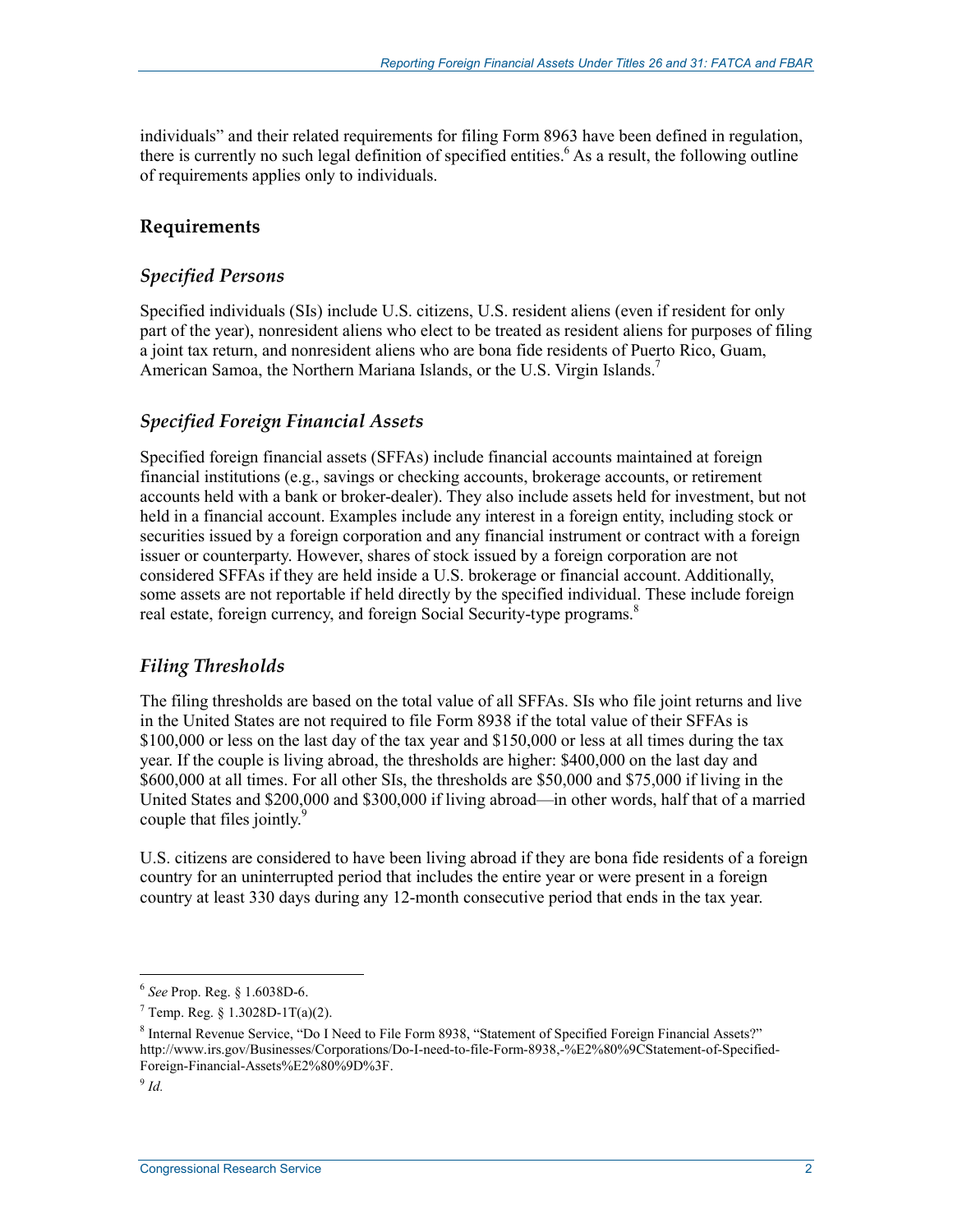### **Penalties**

Penalties for failure to file a required Form 8938 begin at \$10,000 and may be as much as \$50,000 if the form is not filed in a timely manner after the individual has been informed by the IRS that the individual has failed to comply with the requirement to report SFFAs. In addition to the penalty for failure to file Form 8938, taxpayers who fail to report income from such assets on their tax returns are subject to a penalty of 40% of the tax due on that income (in addition to the tax on the income).<sup>10</sup> There is no differentiation in the penalty based on willfulness of the failure to file.

### **Title 31**

Since 1970, Title 31 of the U.S. Code<sup>11</sup> has required "U.S. persons"<sup>12</sup> to report foreign financial accounts they own or for which they have signatory authority. This requirement is separate from the requirement to report income from accounts owned by U.S. persons on the relevant income tax returns.

"Financial accounts" is a broad term that can include bank accounts, security accounts, some life insurance, mutual funds, and such accounts held by an entity in which one has a significant interest. Many foreign financial accounts are also considered foreign financial assets for purposes of reporting under Title 26, but the latter term generally is more inclusive. Furthermore, the distinctions are not intuitive. The IRS provides a chart of various types of assets along with whether they are reportable under either Title 31 or Title  $26$ .<sup>13</sup>

### **Requirements**

Generally, foreign financial accounts must be reported under Title 31 if the aggregate value of all such accounts is over \$10,000 at any time during the year. The report is made on FinCen Form 114, Report of Foreign Bank and Financial Accounts [FBAR]. This form replaces another used for many years—TD F 90-22.1—and must be filed electronically. Forms not received by the Department of the Treasury by June 30 are considered delinquent—no extensions are available.<sup>14</sup>

### **Penalties**

1

Penalties for failure to file an FBAR can be quite severe. In addition to a rarely imposed negligence penalty, there are penalties imposed for either willful or non-willful failure to file the required FBAR, with the penalty for willful failure to file being the most severe and including the possibility of criminal as well as civil penalties.

 $10$  26 U.S.C. § 6662(j)(3).

<sup>11 31</sup> U.S.C. § 5311 *et seq.*

 $12$  The term "U.S. person" includes individuals who are either U.S. citizens or residents, as well as corporations, partnerships, trusts, limited liability companies, and Indian tribes. 31 C.F.R. § 1010.350(b).

<sup>&</sup>lt;sup>13</sup> Internal Revenue Service, "Comparison of Form 8938 and FBAR Requirements," http://www.irs.gov/Businesses/ Comparison-of-Form-8938-and-FBAR-Requirements.

<sup>&</sup>lt;sup>14</sup> Some individuals—generally financial professionals—having signature authority over foreign financial accounts, but no interest in the accounts, have been granted a special filing extension for some prior year filings. *See* FinCEN Notices 2011-1, 2011-2, and 2012-2; as well as IRS Notices 2009-62, 2010-23, and 2011-54.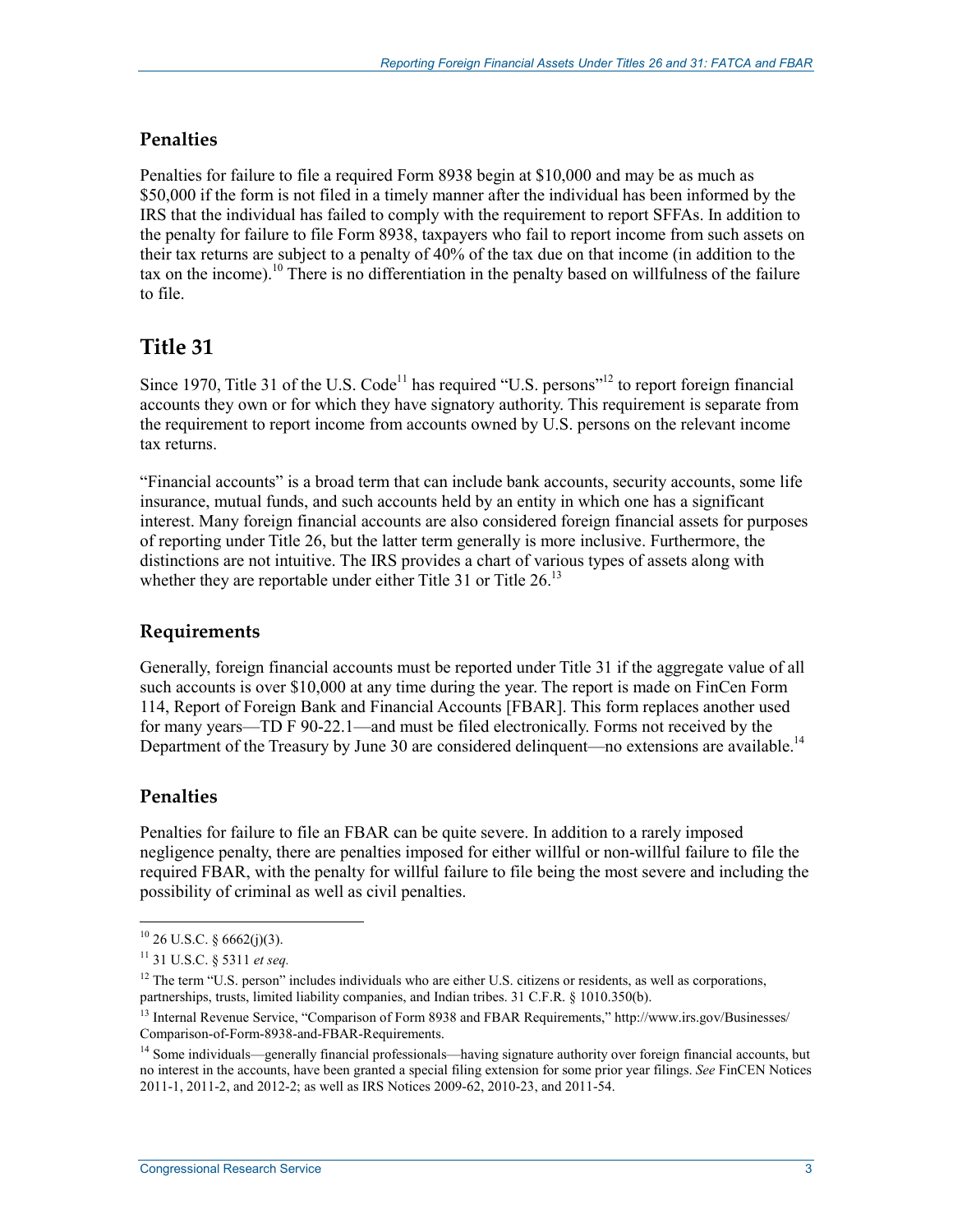### *Willful Failure to File*

If failure to file an FBAR is found to be willful, there may be both criminal and civil penalties. Criminal penalties can include both a fine (up to  $$250,000$ ) and up to five years in prison.<sup>15</sup> The maximum civil penalty on each account is the *greater* of \$100,000 or 50% of the balance of the account. $16$ 

In determining whether failure to file a required FBAR was willful, courts have thus far found that the government must prove its case by a preponderance of the evidence<sup>17</sup> rather than by the more demanding standard of clear and convincing evidence.

### *Non-Willful Failure to File*

If the failure to file the FBAR was not willful, the maximum penalty is \$10,000 per account. This penalty may in some cases be waived if the failure was due to a reasonable cause *and* the account was later properly reported on an FBAR.<sup>18</sup>

## **Reporting by Foreign Entities**

Tax evasion through offshore accounts can be facilitated by foreign financial institutions (FFIs) or other financial intermediaries. Although they may not be complicit in the tax evasion, these entities can play a part in curbing offshore tax evasion by reporting information on assets owned or controlled by entities subject to U.S. income tax. FATCA imposes reporting requirements on FFIs regarding their U.S. account holders, as well as obligations on non-financial foreign entities (NFFEs). These provisions address gaps in the pre-existing legal authorities that the IRS uses to learn information about taxpayers suspected of evading U.S. taxes. Some of the primary authorities are summarized in **Table 1**.

| <b>Name</b>                               | <b>Summary of Authority</b>                                                                                                                                                                                                                                                                                                                                                                                                                                                                                                                                                             |  |  |
|-------------------------------------------|-----------------------------------------------------------------------------------------------------------------------------------------------------------------------------------------------------------------------------------------------------------------------------------------------------------------------------------------------------------------------------------------------------------------------------------------------------------------------------------------------------------------------------------------------------------------------------------------|--|--|
| Qualified<br>Intermediary (QI)<br>program | Established by the IRS in 2000/2001 "to simplify withholding and reporting obligations for<br>payments of income  made to an account holder through one or more foreign<br>intermediaries." Foreign banks and other qualifying entities voluntarily enter into agreements<br>with the IRS to collect documentation about their customers; report on and withhold U.S.<br>source income paid to certain customers; and submit to audits. In exchange, they are subject to<br>loosened reporting and withholding requirements, which include not having to disclose certain<br>customers. |  |  |
|                                           | Rev. Proc. 2000–12, 2000-1 C.B. 387; see also IRS, Miscellaneous Qualified Intermediary<br>Information, at http://www.irs.gov/Businesses/International-Businesses/Miscellaneous-Qualified-<br>Intermediary-Information.                                                                                                                                                                                                                                                                                                                                                                 |  |  |

<sup>1</sup> 15 31 U.S.C. § 5322(a).

 $16$  31 U.S.C. § 5321(a)(5)(C).

<sup>17</sup> *McBride v. United States*, 908 F. Supp. 2d 1186 (D. UT 2012); *United States v. Williams*, No. 1:09-cv-437, 2010 WL 3473311 (E.D. Va. Sep. 1, 2010), rev'd on other grounds, *United States v. Williams*, No. 10-2230, 2012 WL 2948567  $(4^{th}$  Cir. Jul. 20, 2012).

 $18$  31 U.S.C. § 5321(a)(5)(B)(ii).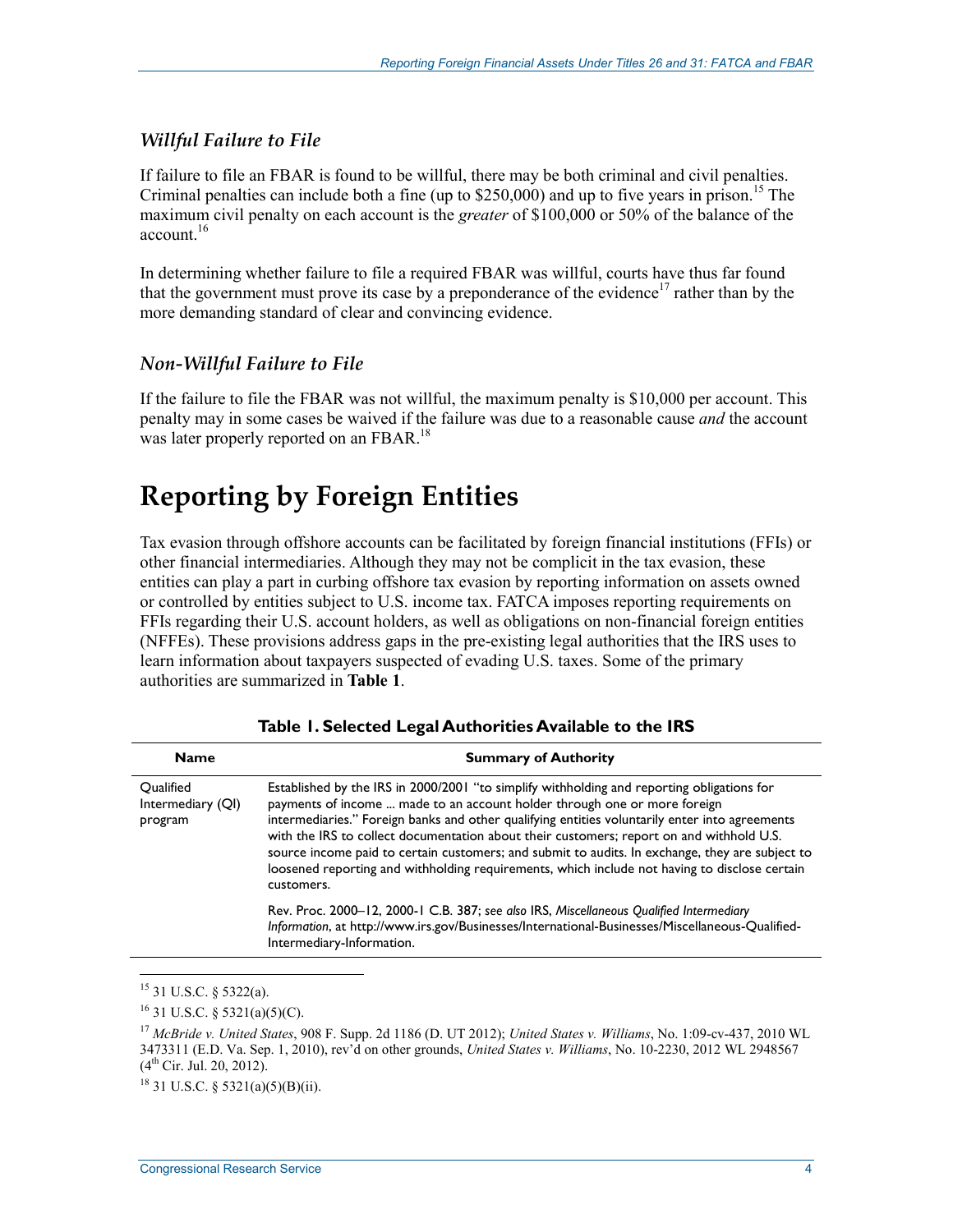| <b>Name</b>                                                                                                                                                  | <b>Summary of Authority</b>                                                                                                                                                                                                                                                                                                                                                                                                                                                                                                                                                                                                                                                                                                                                                                                                                                                       |  |
|--------------------------------------------------------------------------------------------------------------------------------------------------------------|-----------------------------------------------------------------------------------------------------------------------------------------------------------------------------------------------------------------------------------------------------------------------------------------------------------------------------------------------------------------------------------------------------------------------------------------------------------------------------------------------------------------------------------------------------------------------------------------------------------------------------------------------------------------------------------------------------------------------------------------------------------------------------------------------------------------------------------------------------------------------------------|--|
| <b>Bilateral Income</b><br><b>Tax Treaties and</b><br>Tax Information<br>Exchange<br>Agreements<br>(TIEAs) (the<br>former are used to<br>limit incidences of | Provide for the exchange of tax-related information by specific request of one country or, in<br>some cases, automatically—generally for both civil and criminal tax purposes. For example,<br>Article 26, Exchange of Information and Administrative Assistance, of the U.S. Model Treaty<br>provides that the countries will exchange information as may be relevant for carrying out the<br>treaty or either country's domestic tax laws. It does not require a country to carry out<br>administrative measures at variance with its laws and administrative practice, or to supply<br>information not available under its laws or in the normal course of administration or<br>information that would violate trade secrets or public policy.                                                                                                                                 |  |
| double taxation<br>and tax avoidance,<br>while the latter are<br>generally for<br>countries without<br>a tax treaty)                                         | For a model TIEA, see OECD, Agreement on Exchange of Information on Tax Matters,<br>http://www.oecd.org/ctp/exchange-of-tax-information/2082215.pdf. See also U.S. Dep't of the<br>Treasury, Tax Treaties and TIEAs, http://www.treasury.gov/resource-center/tax-policy/treaties/<br>Pages/treaties.aspx.                                                                                                                                                                                                                                                                                                                                                                                                                                                                                                                                                                         |  |
| Mutual Legal<br><b>Assistance Treaties</b><br>(MLAT <sub>s</sub> )                                                                                           | Generally provides for the exchange of evidence and information in criminal matters-they are<br>not restricted to tax matters. Some contain restrictions that will limit the other country's<br>assistance for tax-related matters. See, e.g., U.S. DOJ, Criminal Tax Manual, Chapter 41,<br>http://www.justice.gov/tax/readingroom/2008ctm/CTM%20Chapter%2041.pdf.                                                                                                                                                                                                                                                                                                                                                                                                                                                                                                               |  |
| John Doe<br>Summons                                                                                                                                          | A summons that does not identify the taxpayer under investigation because the name is not<br>known. It must be approved by federal court before being served, with the IRS establishing<br>that: (1) the summons relates to the investigation of a particular person or ascertainable<br>group/class of persons; (2) a reasonable basis exists for believing that the person or class may<br>fail or have failed to comply with tax laws; and (3) the information and identity of the person(s)<br>is not readily available from other sources. 26 U.S.C. § 7609; see also U.S. v. Powell, 379 U.S.<br>48, 57-58, (1964) (enforcement of a tax summons is appropriate where the record shows,<br>among other things, that "the investigation will be conducted pursuant to a legitimate purpose"<br>and "the inquiry may be relevant to the purpose  ").                          |  |
| Title 31 Subpoena                                                                                                                                            | Can be used for civil enforcement of the Bank Secrecy Act and other specified laws. May be<br>issued for the examination of such things as a financial institution's current or former<br>employees and its books and records. Cannot be used in a criminal investigation. See 31 U.S.C.<br>§ 5318(b)(1); IRS Internal Revenue Manual 25.5.11.                                                                                                                                                                                                                                                                                                                                                                                                                                                                                                                                    |  |
| Voluntary<br>Compliance<br>Initiatives                                                                                                                       | IRS occasionally offers initiatives under which taxpayers may voluntarily disclose foreign assets<br>without facing criminal penalties. See, e.g., IRS, 2011 Offshore Voluntary Disclosure Initiative,<br>http://www.irs.gov/Businesses/International-Businesses/2011-Offshore-Voluntary-Disclosure-<br>Initiative-2.                                                                                                                                                                                                                                                                                                                                                                                                                                                                                                                                                             |  |
| <b>IRS Whistleblower</b><br>Program                                                                                                                          | Applies to an action against a taxpayer for tax underpayment or fraud when the amount in<br>dispute (including tax, penalties, interest, etc.) exceeds \$2 million (and, if individual, gross<br>income exceeds \$200,000). If the IRS proceeds with the action based on information brought<br>to the agency's attention by an individual, he or she may receive an award of between 15% and<br>30% of the collected proceeds resulting from the action or a settlement, with the amount<br>depending on the extent to which the individual substantially contributed. Award can be limited<br>to no more than 10% if a less substantial contribution, and it can be reduced if the individual<br>planned and initiated the actions that led to the underpayment of tax or denied if he or she was<br>convicted of criminal conduct arising from that role. 26 U.S.C. § 7623(b). |  |

**Source:** Congressional Research Service.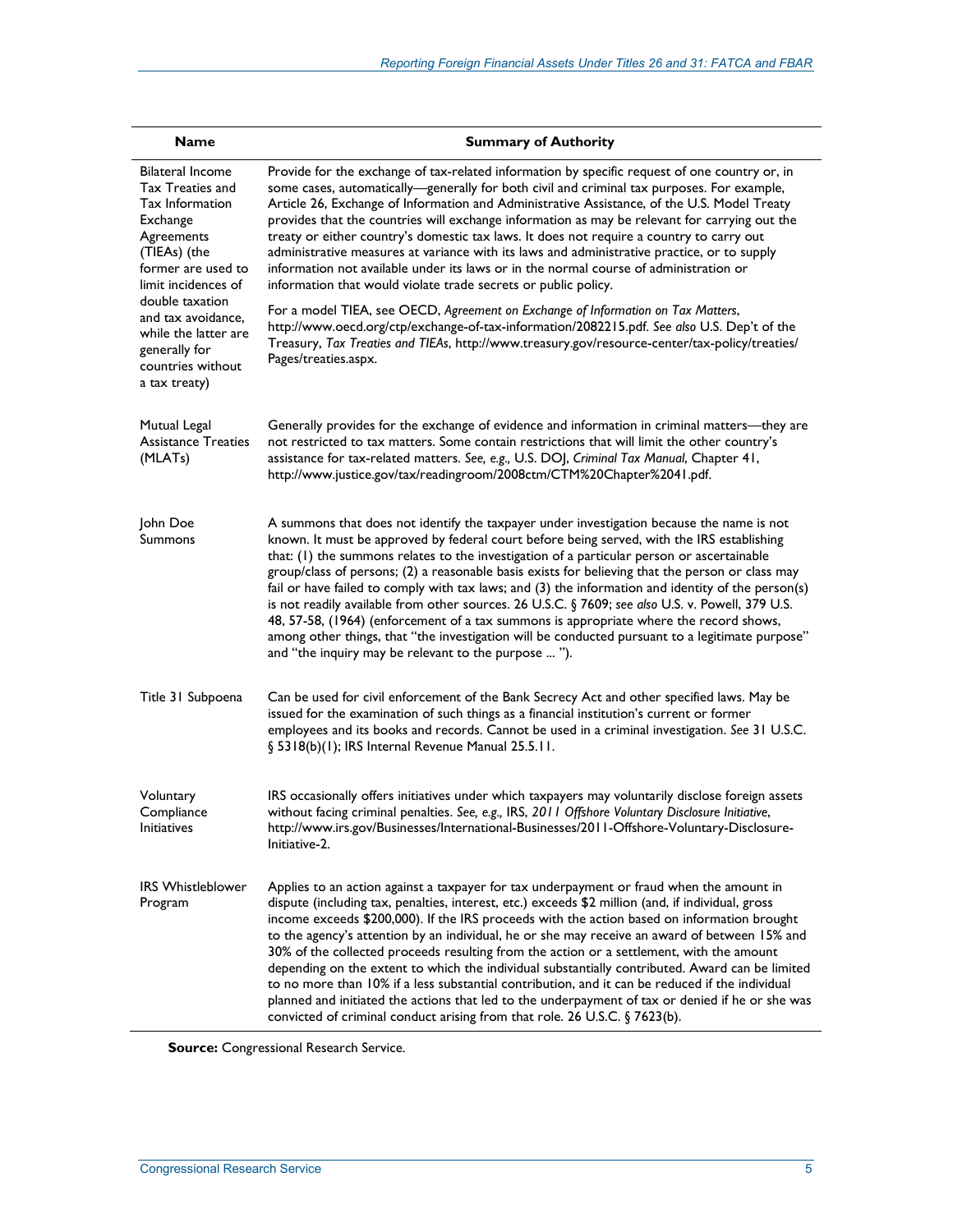While these tools play an important role in addressing tax evasion relating to assets held overseas (see, for example, the UBS discussion below), their usefulness can be limited by information gaps, particularly when the information is held by a foreign party. For example, a whistleblower played a key role in the UBS case, thus perhaps raising the question of how the IRS might have fared absent his involvement. Tax treaties and TIEAs may be of limited use when another country's domestic laws restrict providing the information sought by the IRS or the treaty partner is unable to get the information. Additionally, thorny legal questions can arise when a U.S. court attempts to take action against an overseas party, for example, to enforce a subpoena. Furthermore, identified limitations in the Qualified Intermediary program include the lack of a requirement to report foreign source income and the ability for a corporation to be treated as a beneficial owner, both of which might allow U.S. taxpayers to avoid discovery (e.g., by setting up a foreign shell corporation to receive the income).19 These shortcomings played a role in influencing FATCA's reporting requirements for FFIs and other foreign entities.<sup>20</sup>

#### **UBS: A Case Study21**

The IRS's actions with respect to the Swiss bank UBS illustrate how the IRS can use the various authorities identified in **Table 1**. In 2007, Bradley Birkenfeld, a former UBS banker, began disclosing information to the IRS about the bank's accounts. In May 2008, he was arrested for failing to disclose information on a large account, to which he pled guilty and was subsequently sentenced to 40 months in prison.

Meanwhile, in June 2008, the IRS filed a John Doe summons with a U.S. district court, asking that UBS be required to disclose its U.S. customers who were potentially avoiding tax. The court approved the serving of the summons, but UBS refused to comply, arguing it could not disclose customer information under Swiss law.

The U.S. Department of Justice (DOJ) also began pursuing criminal charges against UBS for tax evasion, among other things. In February 2009, UBS agreed to a deferred prosecution agreement for the criminal charges, which called for a \$780 million fine and the disclosure of certain accounts. DOJ then filed a motion to enforce the John Doe summons, but UBS continued to refuse to comply, citing to Swiss law.

In August 2009, the IRS and DOJ announced an agreement with UBS and Switzerland, under which the IRS would submit a request under the U.S.-Swiss income tax treaty to the Swiss government describing the approximately 4,500 accounts for which it was requesting information. The Swiss government would then direct UBS to initiate procedures to turn over the information to the IRS.

Shortly thereafter, the IRS announced a voluntary compliance initiative, under which approximately 14,700 U.S. taxpayers came forward and disclosed their foreign accounts, apparently due in part to concerns they would be disclosed under the UBS settlement or that their information would be disclosed by other sources.

In September 2012, Mr. Birkenfeld, shortly after serving 2.5 years in prison, was awarded \$104 million under the IRS whistleblower program.

<sup>19</sup> *See, e.g.,* J. Richard Harvey, Jr., *Offshore Accounts: Insider's Summary of FATCA and its Potential Future*, 57 VILL. L. REV. 471, 475-76 (2012); Susan C. Morse, *Ask for Help, Uncle Sam: The Future of Global Tax Reporting*, 57 VILL. L. REV. 529, 532-33 (2012).

<sup>20</sup> *See, e.g.,* Harvey, 57 VILL. L. REV. at 480-82; Peter Nelson, *Note*: *Conflict of Interest: Resolving Legal Barriers to the Implementation of the Foreign Account Tax Compliance Act*, 32 VA. TAX REV. 387, 391-92 (2012).

<sup>21</sup> *See* Dep't of Justice, *UBS Enters into Deferred Prosecution Agreement, Bank Admits to Helping U.S. Taxpayers Hide Accounts from IRS; Agrees to Identify Customers & Pay \$780 Million* (Feb. 18, 2009); IRS, *IRS to Receive Unprecedented Amount of Information in UBS Agreement*, IR-2009-75 (Aug. 19, 2009); IRS, *Excerpts from IRS Commissioner Doug Shulman's Press Remarks on UBS* (Aug. 19, 2009); Lynnley Browning, *14,700 Disclosed Offshore Accounts*, NY TIMES (Nov. 17, 2009); David Voreacos, *UBS Tax-Fraud Charge Is Dropped by U.S. Prosecutors*, BLOOMBERG (Oct. 22, 2010); David Kocieniewski, *Whistle-Blower Awarded \$104 Million by I.R.S.*, NY TIMES (Sept. 11, 2012).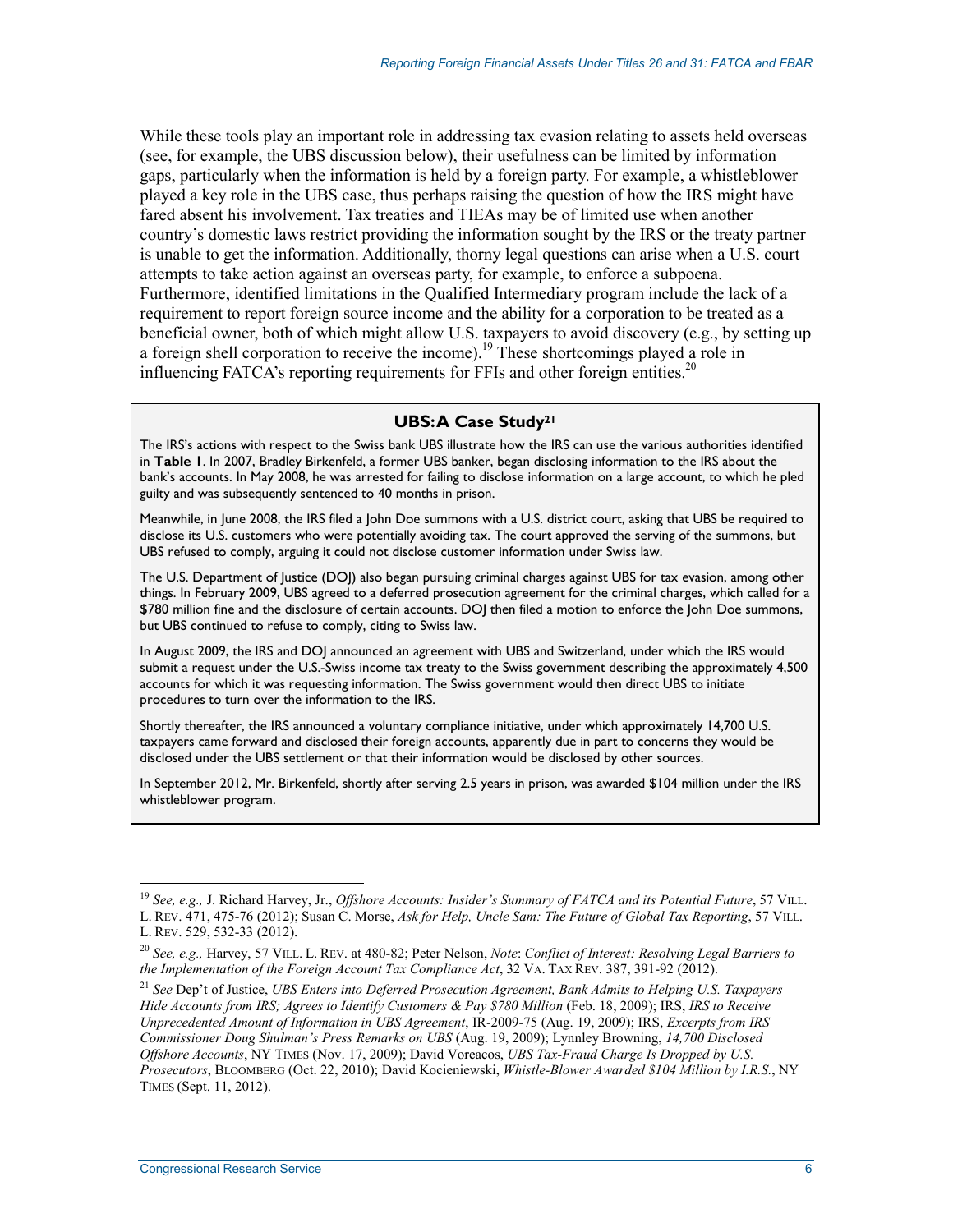## **FATCA: Reporting for Foreign Entities**

FATCA imposes reporting and other obligations on foreign financial institutions and other foreign entities. The following provides a general discussion of these provisions, focusing on the statutory requirements. The IRS finalized regulations under FATCA in 2013 (these have been modified several times)<sup>22</sup> and has issued other guidance, all of which provide important details, the analysis of which is largely outside the scope of this report.

For these purposes, a financial institution is defined broadly to include entities that accept deposits in the ordinary course of a banking or similar business; holds financial assets for the account of others as a substantial portion of its business; or is engaged (or holding itself out as being engaged) primarily in the business of investing, reinvesting, or trading in securities, partnership interests, commodities, or any interest (including a futures or forward contract or option) in such; and certain insurance companies and other entities.<sup>23</sup> Thus, FFIs include not only banks, but also such entities as investment funds, hedge funds, private equity funds, brokerdealers, and insurance companies.

Foreign entities that are not financial institutions are called non-financial foreign entities (NFFEs) and may also be subject to reporting requirements.  $24$ 

### **Withholding Requirement**

Before discussing FATCA's reporting requirements for FFIs and NFFEs, it is useful to understand how they are enforced. If the FFI requirements are not met, then a withholding agent<sup>25</sup> making a withholdable payment to an FFI must withhold tax from the payment at a rate of  $30\%$ <sup>26</sup> Similarly, if the NFFE requirements are not met, a withholding agent making a withholdable payment to an NFFE must generally withhold 30% of the payment if the beneficial owner of the payment is the NFFE or another NFFE. $27$ 

A withholdable payment is

- any payment of interest (including any original issue discount), dividends, rents, salaries, wages, premiums, annuities, compensations, remunerations, emoluments, and other fixed or determinable annual or periodical gains, profits, and income, if such payment is from U.S. sources; and
- the gross proceeds from the sale or other disposition of any property of a type that can produce interest or dividends from U.S. sources; but

<sup>&</sup>lt;sup>22</sup> U.S. Dep't of the Treasury & IRS, 77 Fed. Reg. 9022 (Feb. 15, 2012) (notice of proposed rulemaking); 78 Fed. Reg. 5874 (Jan. 28, 2013) (final regulations); 78 Fed. Reg. 55202 (Sept. 10, 2013) (corrections to final regulations); 79 Fed. Reg. 12812 (March 6, 2014) (amendments to final regulations and temporary regulations).

 $23$  26 U.S.C. § 1471(d)(5); 26 C.F.R. § 1471-5(e).

<sup>24 26</sup> U.S.C. § 1472.

 $^{25}$  Withholding agents are "all persons, in whatever capacity acting, having the control, receipt, custody, disposal, or payment of any withholdable payment." 26 U.S.C. § 1473(4).

 $^{26}$  26 U.S.C. § 1471(a).

 $27$  26 U.S.C. § 1472(a).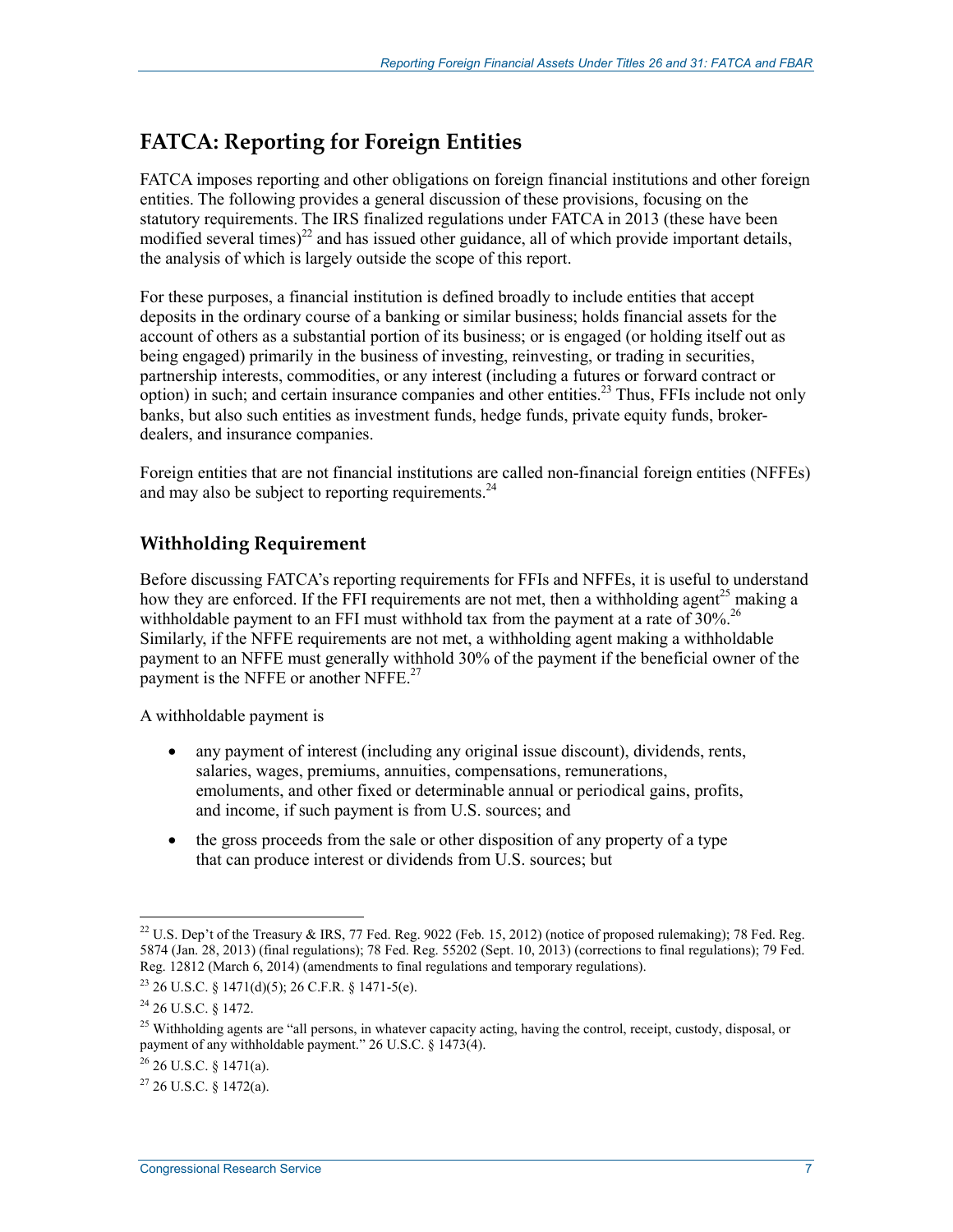• does not include income effectively connected with a U.S. trade or business.<sup>28</sup>

Various exemptions and special rules exist. For example, FFI withholding does not apply if the payment's beneficial owner is a foreign government, international organization, foreign central bank of issue, or any other class of persons identified by the Treasury Secretary as posing a low risk of tax evasion.<sup>29</sup> The NFFE requirement has a broader list of exemptions, as it also includes a corporation whose stock is regularly traded on an established securities market,  $30$  among others.

### *Credit and Refund*

The rate of withholding is 30%, even if the withholdable payment would, under a tax statute or treaty, otherwise be exempt from U.S. income tax or subject to a reduced withholding rate.<sup>31</sup> In general, the amount withheld may be credited against the U.S. income tax liability of the payment's beneficial owner, with the taxpayer receiving a refund to the extent the amount exceeds such liability. In order to be credited or receive a refund, an NFFE must provide to the IRS the information necessary to determine whether it (or another NFFE if it is the payment's beneficial owner) is a U.S. owned foreign entity and, if so, the identity of any substantial U.S. owners.

- **U.S. owned foreign entity:** any foreign entity with at least one substantial U.S. owner.
- **Substantial U.S. owner**: (1) for a corporation, a specified U.S. person who owns more than 10% of its stock; (2) for a partnership, a specified U.S. person who owns more than 10% of its profits or capital interests; (3) for a trust, certain owners (e.g., grantors) and any specified U.S. person who holds more than 10% of the trust's beneficial interests. For any financial institution that is engaged primarily in the business of investing, reinvesting, or trading in securities, partnership interests, commodities (or any interest in such), the threshold is owning any percentage of interest.
- **Specified U.S. person:** generally means any U.S. person, but does not include a corporation whose stock is regularly traded on an established securities market, individual retirement plan, and certain investment vehicles and trusts, among others.

FFIs that fail to comply with the reporting requirements are subject to stricter rules. They may only be credited or receive a refund to the extent the exemption or reduced rate applies due to an income tax treaty. In such case, the FFI must provide information to the IRS to determine whether the beneficial owner is a U.S. owned foreign entity and the identity of any substantial U.S. owners. FFIs are not entitled to interest on the overpayment.

 $^{28}$  26 U.S.C. § 1473(1).

 $29$  26 U.S.C. § 1471(f).

 $30$  26 U.S.C. § 1472(c)(1).

 $31$  26 U.S.C.  $8$  1474(b).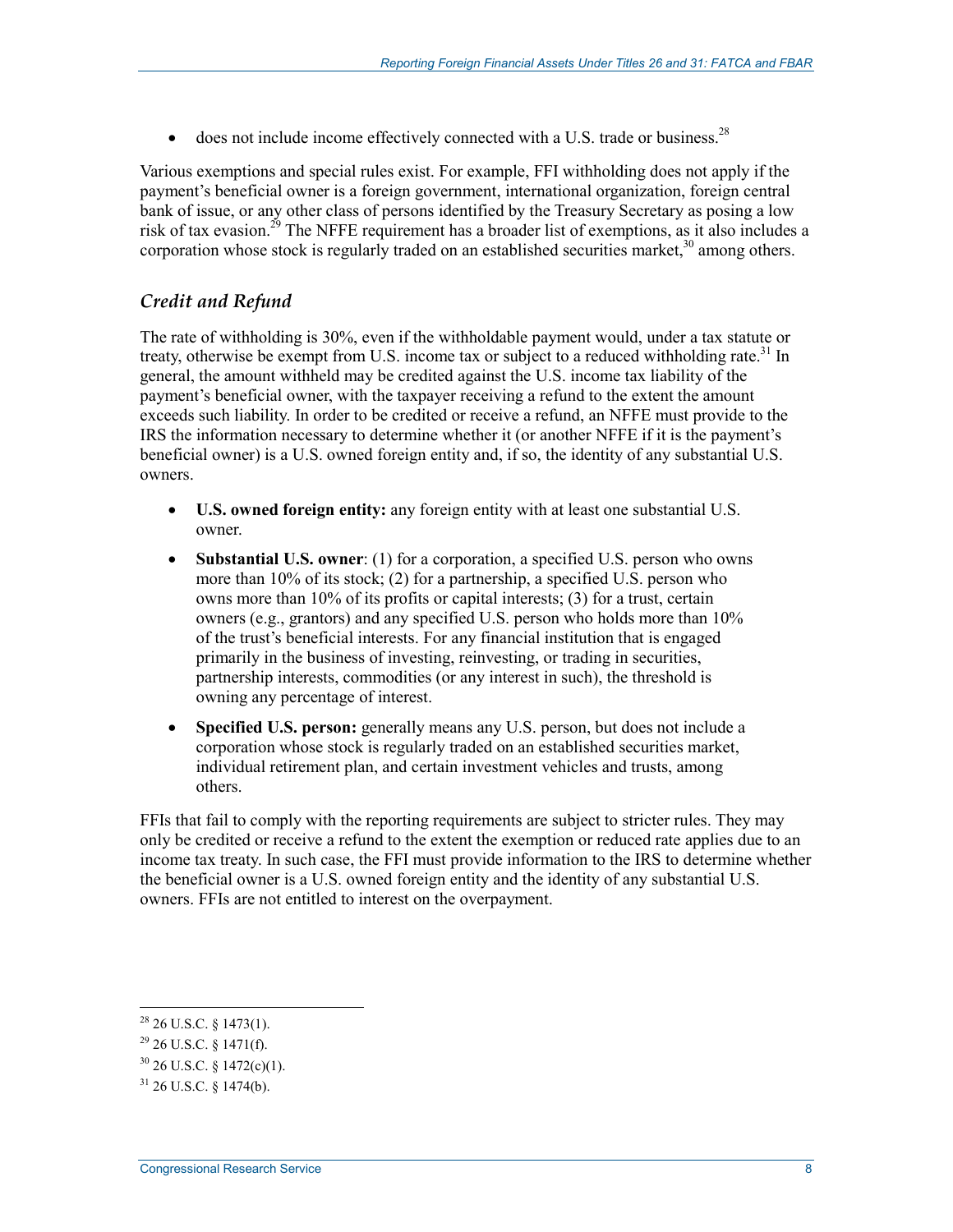### **Reporting Requirements**

In order to avoid being subject to withholding, the FFI or NFFE must report certain information focused on identifying U.S. account holders or U.S. owners of foreign entities.

### *Foreign Financial Institutions*

For FFIs, no withholding occurs on its payments if an agreement is in place between the FFI and IRS under which the FFI agrees:<sup>32</sup>

- To obtain information on each account holder as is necessary to determine which accounts are U.S. accounts.
	- **U.S. account:** in general, a financial account held by at least one specified U.S. person or U.S. owned foreign entity (both defined above). The term does not include, unless the FFI elects otherwise, any depository account if each holder is a natural person and the aggregate value of all depository accounts held by the holder does not exceed \$50,000.
	- **Financial account**: in general, any depository or custodial account maintained by the FFI and any equity or debt interest in the FFI (not including interests regularly traded on an established securities market)
- To comply with verification and due diligence procedures with respect to the identification of U.S. accounts.
- To annually report information on each U.S. account—including the name, address, and taxpayer identification number (TIN) of each account holder who is a specified U.S. person and, if the account holder is a U.S. owned foreign entity, the identifying information of each substantial U.S. owner of such entity; the account balance; and the gross receipts and gross withdrawals/ payments.
- In any case in which foreign law would prevent the reporting of any information on U.S. accounts, to ether obtain a waiver of such law from the account holder(s) and, if a waiver cannot be obtained in a reasonable time, to close the account.
- To deduct and withhold 30% of any passthru payment the FFI makes to a recalcitrant account holder or a non-FATCA compliant FFI.
	- **Passthru payment**: any withholdable payment or other payment to the extent attributable to a withholdable payment.
	- **Recalcitrant account holder**: an account holder who fails to comply with reasonable requests for information or fails to provide the waiver of foreign law (described above) upon request.
	- An FFI may elect to be withheld upon rather than withhold on payments to recalcitrant account holders and non-FATCA compliant FFIs so long as the FFI agrees to provide relevant information to the withholding agent and waives any treaty right with respect to the amount withheld.

<sup>32 26</sup> U.S.C. §§ 1471(b), 1473. *See also* 26 U.S.C. § 1471(e) (treatment of affiliated groups); § 1471(c)(2) (providing election to be subject to same reporting as U.S. financial institutions, in which case different provisions apply).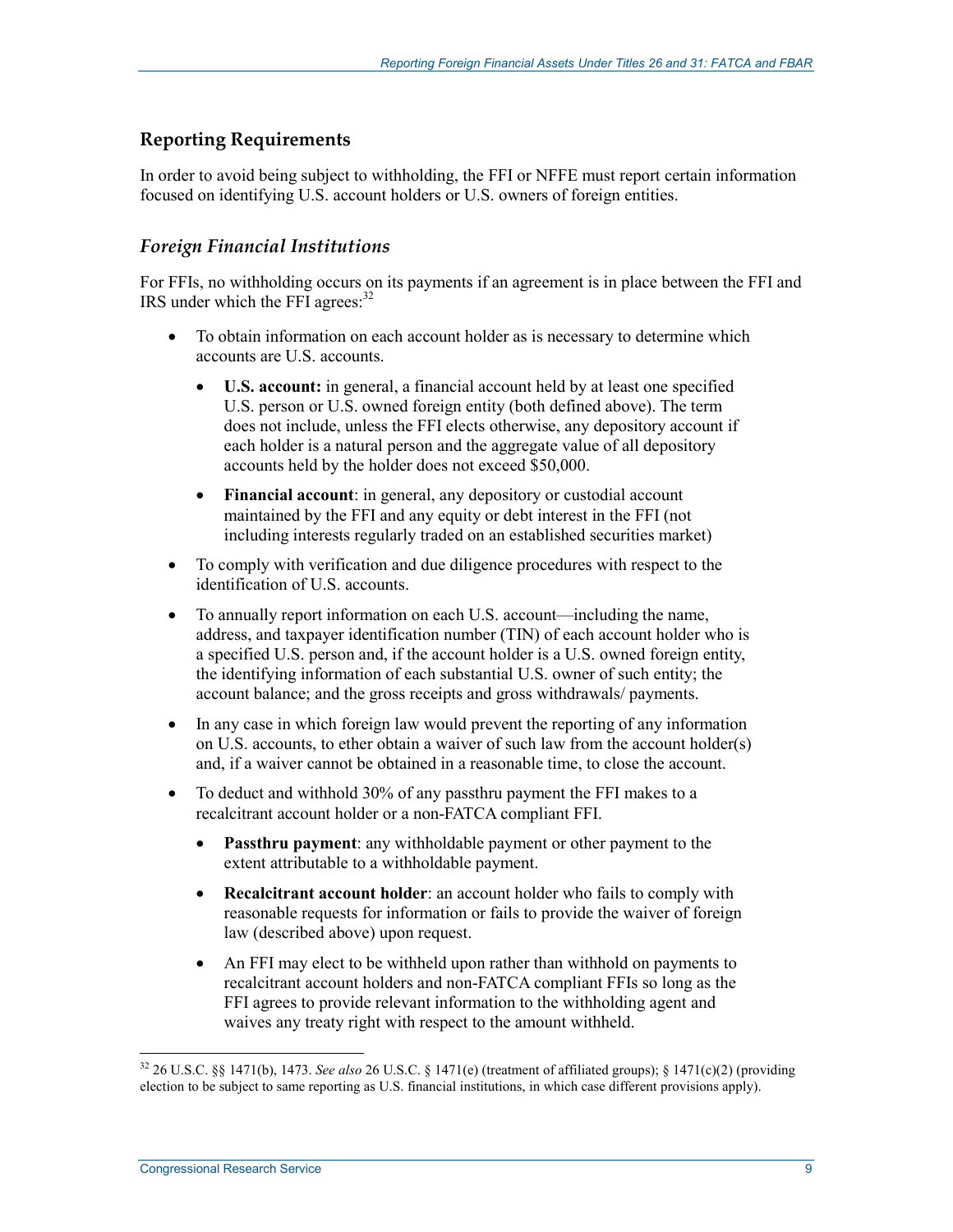• To comply with IRS requests for additional information with respect to U.S. accounts.

Various exceptions and other special rules exist. For example, certain FFIs will be deemed to meet the reporting requirements, including any that are a member of a class of institutions for which the Treasury Secretary has determined application of the requirements is not necessary to carry out FATCA's purposes.<sup>33</sup>

### *Non-Financial Foreign Entities (NFFEs)*

For NFFEs subject to withholding, no withholding occurs if the NFFE (or the payee) provides the withholding agent with a certification that the NFFE does not have any substantial U.S. owners or, if it does, the name, address, and TIN of each substantial U.S. owner.<sup>34</sup> The withholding agent cannot know, or have reason to know, that any of the information is incorrect and must report the information to the IRS.

## **Selected Legal Issues**

### **Bilateral Intergovernmental Agreements**

Since FATCA's passage, there has been criticism of the FFI and NFFE provisions and how they relate to other countries, generally focused on whether the United States was correct to take FATCA's unilateral approach. Questions have been raised about such things as whether FATCA's requirements are inconsistent with existing U.S. treaty obligations; how to handle potential conflict of law issues arising when an FFI is faced with complying with FATCA or its home country's domestic (e.g., banking and privacy) laws; and whether the United States has intruded into other countries' sovereignty.35 These concerns, and the extent to which they may influence international views of FATCA, could be particularly important because it has been argued that FATCA's successful implementation would likely require the assistance of other countries.<sup>36</sup>

The Treasury Department and IRS have reached out to other countries and entered into bilateral intergovernmental agreements (IGAs) with some of them. In general, the agreements provide that the other country's FFIs will be deemed to comply with FATCA's requirements if they follow the agreement, which means they would not be subject to withholding on payments received or the requirements related to recalcitrant account holders (i.e., withholding or closing the account). If

 $33$  26 U.S.C. § 1471(b)(2).

<sup>34 26</sup> U.S.C. § 1472.

<sup>&</sup>lt;sup>35</sup> See, e.g., Arthur J. Cockfield, The Limits of the International Tax Regime as a Commitment Protector, 33 VA. TAX REV. 59 (2013); Peter Nelson, Note: Conflicts of Interest: Resolving Legal Barriers to the Implementation of the Foreign Account Tax Compliance Act, 32 VA. TAX REV. 387 (2012); Scott D. Michel and H. David Rosenbloom, FATCA and Foreign Bank Accounts: Has the U.S. Overreached?, TAX NOTES at 709 (May 30, 2011); Don Whiteley, Canada Capitulates on FATCA Agreement, BCBUSINESS (Feb 7, 2014), http://www.bcbusiness.ca/finance/canadacapitulates-on-fatca-agreement.

<sup>36</sup> *See, e.g.,* J. Richard Harvey, Jr., *Offshore Accounts: Insider's Summary of FATCA and its Potential Future*, 57 VILL. L. REV. 471, 488-89, 494-98 (2012); Susan C. Morse, *Ask for Help, Uncle Sam: The Future of Global Tax Reporting*, 57 VILL. L. REV. 529, 537 (2012); Joanna Heiberg, *Note: FATCA: Toward a Multilateral Automatic Information Reporting Regime*, 69 WASH & LEE L. REV. 1685, 1706-1710 (2012).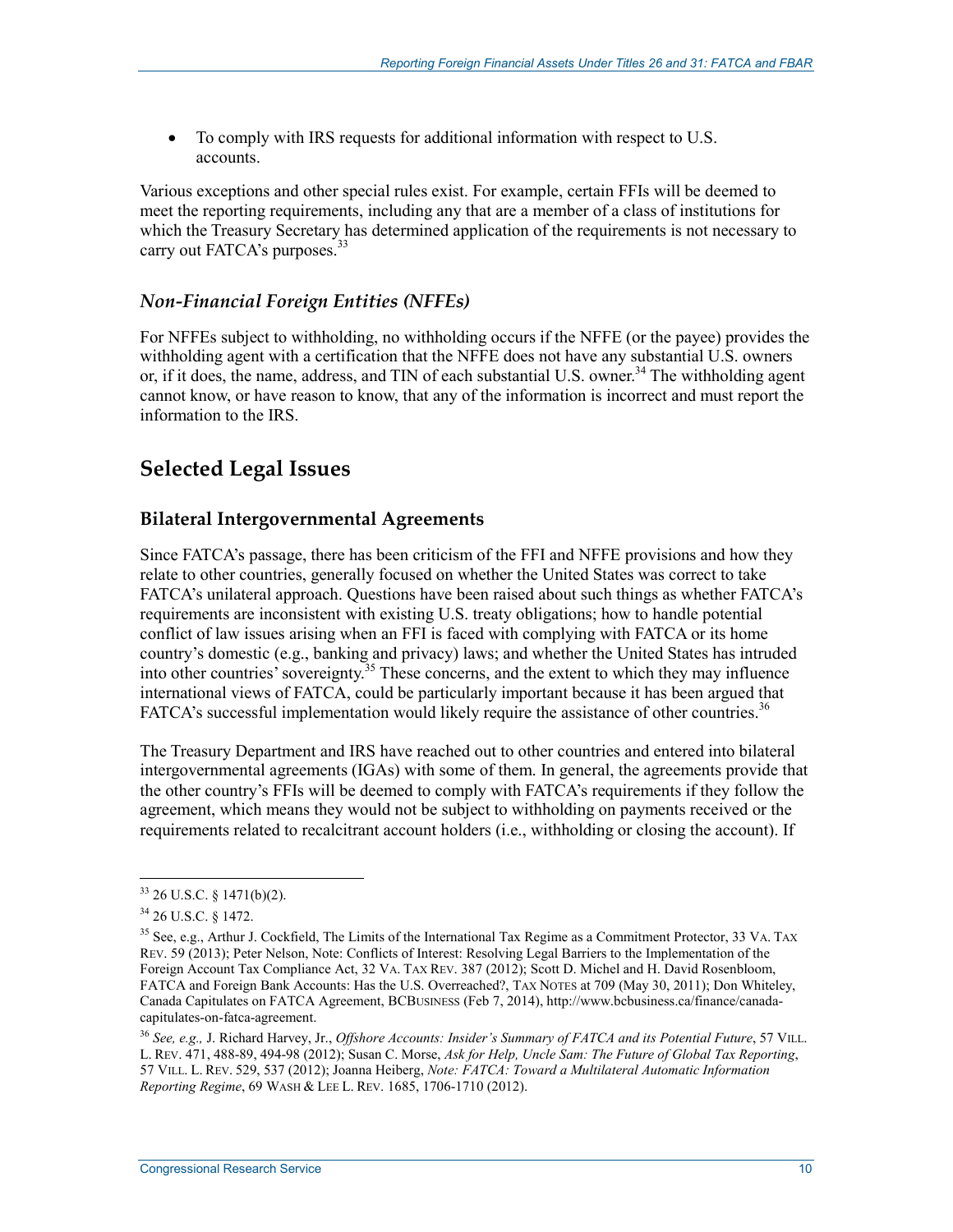the FFI does not comply with the IGA (and FFI agreement, if applicable), then it is subject to withholding if the IRS lists it as a nonparticipating financial institution.

There are two model IGAs, with some main differences summarized in **Table 2**. There are different versions of each model, depending on whether the United States has an existing tax treaty or tax information exchange agreement (TIEA) with the other country. In cases where there is an existing tax treaty or TIEA, the model agreement generally uses the treaty or TIEA as the authority for the IGA's requirements and links its practices and procedures to those developed under the treaty or TIEA. Additionally, there are different versions of Model 1, depending on whether the agreement calls for the reciprocal exchange of information between the United States and the other country.<sup>37</sup> Model 2 has no reciprocal exchange provision.

|                                                                                                  | Model I                                                                                                                                                             | Model 2                                                                                                                                                                                                                                                                                     |
|--------------------------------------------------------------------------------------------------|---------------------------------------------------------------------------------------------------------------------------------------------------------------------|---------------------------------------------------------------------------------------------------------------------------------------------------------------------------------------------------------------------------------------------------------------------------------------------|
| To whom does the<br>FFI report<br>information?                                                   | To the home country's taxing authority,<br>who then annually reports information to<br>the IRS.                                                                     | To the IRS. FFI must obtain consent of the<br>account holder or nonparticipating FFI to<br>disclose identifying information; if no consent is<br>given, then FFI reports aggregate account<br>information and the IRS can request<br>information about the group from the other<br>country. |
| Is there a reciprocal<br>exchange of<br>information with<br>U.S.                                 | Agreement may call for it; if so, the<br>information must be exchanged annually on<br>an automatic basis.                                                           | No                                                                                                                                                                                                                                                                                          |
| Must the FFI have<br>an FFI agreement?                                                           | No, but it must register on IRS's website<br>and comply with IGA's reporting<br>requirements.                                                                       | Yes and register on IRS's website.                                                                                                                                                                                                                                                          |
| What are the due<br>diligence<br>requirements?                                                   | Agreement contains simplified due<br>diligence requirements, but can choose to<br>use those in Treasury regulations.                                                | Same, but if chooses to use regulations'<br>requirements, then must continue to use them<br>unless material modification to regulations. FFI<br>agreement has due diligence requirements.                                                                                                   |
| Must FFI withhold<br>on payments to<br>recalcitrant account<br>holders or must<br>close account? | No requirement to withhold or close<br>recalcitrant account so long as IRS receives<br>information from the other country.                                          | No requirement to withhold or close<br>recalcitrant account unless the other country<br>fails to respond within 6 months to a group<br>request from the IRS for information about<br>non-consenting accounts, then the FFI is<br>required to withhold on those accounts.                    |
| What happens if<br>significance<br>noncompliance by<br>FFI?                                      | Other country applies its domestic laws to<br>address the non-compliance, and if not<br>resolved within 18 months, the IRS may<br>treat the FI as nonparticipating. | If not resolved within 12 months, the IRS may<br>treat the FFI as nonparticipating,                                                                                                                                                                                                         |

#### **Table 2. Summary of Selected Differences Between FATCA IGAs Models 1 and 2**

**Source:** Congressional Research Service, based on Model Agreements found at Dep't of Treasury, *Resource Center, Foreign Account Tax Compliance Act*, http://www.treasury.gov/resource-center/tax-policy/treaties/Pages/ FATCA.aspx.

<sup>37</sup> The model agreements are available at the Dep't of Treasury, *Resource Center, Foreign Account Tax Compliance Act*, http://www.treasury.gov/resource-center/tax-policy/treaties/Pages/FATCA.aspx.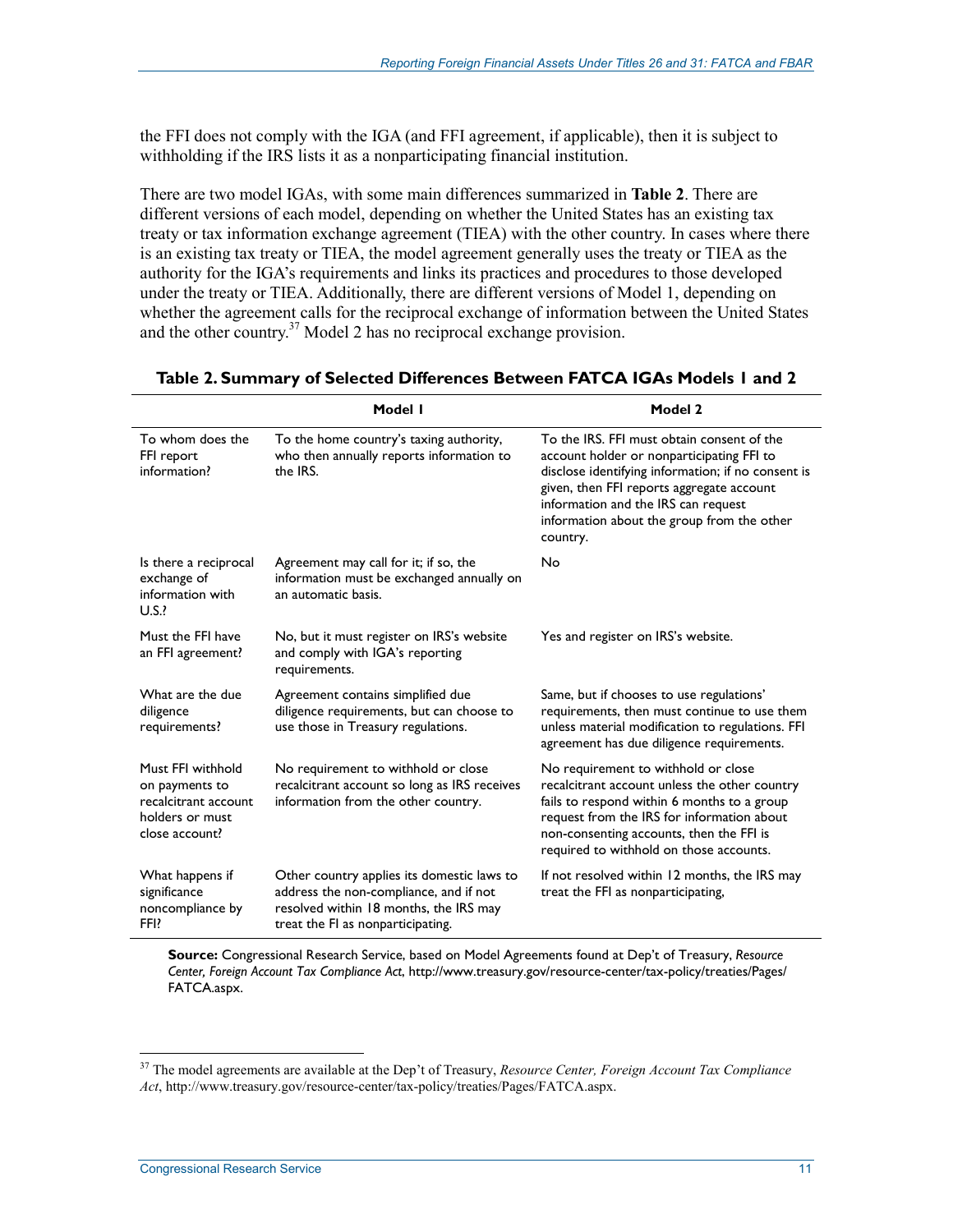Since 2012, the United States has entered into agreements with 24 countries, which are listed in **Table 3**. Additionally, the Treasury Department has indicated that it is engaged in discussions for IGAs with Argentina, Australia, Belgium, Cyprus, Estonia, Israel, Korea, Liechtenstein, Malaysia, New Zealand, the Slovak Republic, Singapore, and Sweden.<sup>38</sup> The agency also stated it is "working to explore options for intergovernmental engagement" with Brazil, the British Virgin Islands, the Czech Republic, Gibraltar, India, Lebanon, Luxembourg, Romania, Russia, Seychelles, Saint Maarten, Slovenia, and South Africa.<sup>39</sup>

| Country            | <b>Date Agreement Signed</b> | <b>Type of Agreement</b>               |
|--------------------|------------------------------|----------------------------------------|
| Bermuda            | Dec. 19, 2013                | Model 2, existing TIEA                 |
| Canada             | Feb. 5, 2014                 | Model 1, existing treaty, reciprocal   |
| Cayman Islands     | Nov. 29, 2013                | Model 1, existing TIEA, non-reciprocal |
| Chile              | March 5, 2014                | Model 2, existing treaty               |
| Costa Rica         | Nov. 26, 2013                | Model 1, existing TIEA, reciprocal     |
| <b>Denmark</b>     | Nov. 19, 2012                | Model 1, existing treaty, reciprocal   |
| Finland            | March 5, 2014                | Model I, existing treaty, reciprocal   |
| France             | Nov. 14, 2013                | Model I, existing treaty, reciprocal   |
| Germany            | May 31, 2013                 | Model 1, existing treaty, reciprocal   |
| Guernsey           | Dec. 13, 2013                | Model 1, existing TIEA, reciprocal     |
| Hungary            | Feb. 4, 2014                 | Model 1, existing treaty, reciprocal   |
| Ireland            | Jan. 23, 2013                | Model 1, existing treaty, reciprocal   |
| Isle of Man        | Dec. 13, 2013                | Model I, existing TIEA, reciprocal     |
| Italy              | Jan. 10, 2014                | Model 1, existing treaty, reciprocal   |
| Japan              | June 11, 2013                | Model 2, existing treaty               |
| Jersey             | Dec. 31, 2013                | Model 1, existing TIEA, reciprocal     |
| Malta              | Dec. 16, 2013                | Model 1, existing treaty, reciprocal   |
| <b>Mauritius</b>   | Dec. 27, 2013                | Model I, existing TIEA, reciprocal     |
| Mexico             | Nov. 19, 2012                | Model 1, existing treaty, reciprocal   |
| <b>Netherlands</b> | Dec. 18, 2013                | Model 1, existing treaty, reciprocal   |
| Norway             | April 15, 2013               | Model I, existing treaty, reciprocal   |
| Spain              | May 14, 2013                 | Model 1, existing treaty, reciprocal   |
| Switzerland        | Feb. 14, 2013                | Model 2, existing treaty               |
| United Kingdom     | Sept. 12, 2012               | Model I, existing treaty, reciprocal   |

**Table 3. Countries With Which the United States has FATCA Agreements** 

**Source:** Congressional Research Service, based on U.S. Treasury Department's FATCA Resource Center, http://www.treasury.gov/resource-center/tax-policy/treaties/Pages/FATCA.aspx.

<sup>&</sup>lt;sup>38</sup> Dep't of Treasury, *U.S. Engaging with More than 50 Jurisdictions to Curtail Offshore Tax Evasion* (Nov. 8, 2012), http://www.treasury.gov/press-center/press-releases/Pages/tg1759.aspx.

<sup>39</sup> *Id*.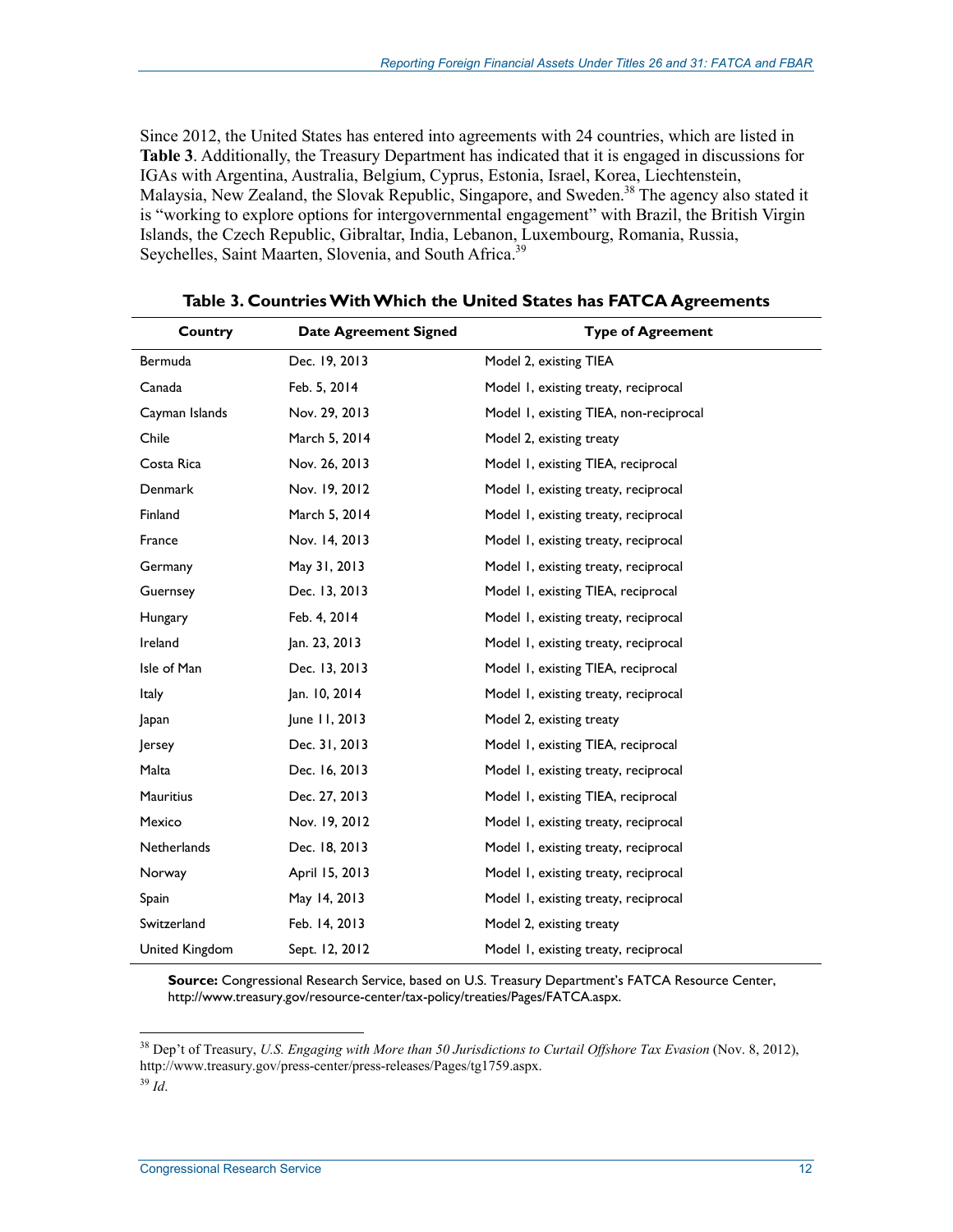### **Deadline Extensions**

FATCA's FFI and NFFE requirements have also been criticized as overly burdensome, and stakeholders have indicated they have insufficient time to prepare for the new reporting regime.<sup>40</sup>

The IRS has responded by extending various deadlines under FATCA. The 2010 law enacting FATCA's FFI and NFFE requirements provides that, in general, "the amendments made by this section shall apply to payments made after December 31, 2012."<sup>41</sup> In July 2011, the IRS released a notice that provided a timeline for implementing some of the act's requirements.<sup>42</sup> For example, the notice provided that certain reporting requirements would start in 2014, and that the withholding requirements would begin on January 1, 2014, and be fully phased in on January 1, 2015. The notice explained the reasons for the phased-in implementation:

Treasury and the IRS have received numerous comments concerning the practical difficulties in implementing aspects of the Chapter 4 rules within the time frames provided in the Act and under Notice 2010-60 and Notice 2011-34. The challenges identified relate to the time to develop compliance, reporting, and withholding systems necessary to comply with Chapter 4 and the implementing notices. In addition, a number of stakeholders have noted that complying with certain provisions may require coordination with a number of foreign governments. Treasury and the IRS have met with stakeholders and foreign governments to understand the specific administrative and legal challenges that must be addressed and the time necessary to do so. While the Act provides that the provisions of Chapter 4 are effective beginning in 2013, Treasury and the IRS have determined that because Chapter 4 creates the need for significant modifications to the information management systems of FFIs, withholding agents, and the IRS, it is reasonable for regulations to provide for a phased implementation of the various provisions of Chapter  $4<sup>4</sup>$ 

The IRS subsequently issued proposed regulations in February  $2012^{44}$  and in October 2012 released an announcement that extended an additional deadline, citing to practical concerns with the proposed regulations' time frames.<sup>45</sup> The announcement explained that

The Treasury Department and the IRS have received comments identifying certain practical issues in implementing the chapter 4 rules within the time frames prescribed in the proposed regulations. In particular, comments have noted that the chapter 4 status of entity account holders may change during 2013 as FFIs enter into FFI agreements with the IRS, with the result that withholding agents that put in place new account opening procedures by January

<sup>40</sup> *See, e.g.,* discussion *infra* notes 41 to 45, and surrounding text. Some have claimed that FATCA's provisions are leading foreign banks and other entities to close U.S. accounts or otherwise limit their services to U.S. citizens, although the extent to which this may be occurring is unclear. *See, e.g.,* Nat Rudarakanchana, *Americans Abroad Can't Bank Smoothly As FATCA Tax Evasion Reform Comes Into Play, INT'L BUS. TIMES (Dec. 20, 2013), (discussing the* issue, but noting "[t]he extent of the problem is unclear, however, since there is no data on how widespread the banking disruptions are"), http://www.ibtimes.com/americans-abroad-cant-bank-smoothly-fatca-tax-evasion-reform-comesplay-1517032; Helena Bachmann, *Swiss Banks Tell American Expats to Empty Their Accounts*, TIME WORLD (Dec. 20, 2013), http://world.time.com/2013/12/20/swiss-banks-tell-american-expats-to-empty-their-accounts/.

<sup>&</sup>lt;sup>41</sup> P.L. 111-147 Title V, Subtitle A,  $\frac{1}{2}$  501(d) (26 U.S.C.  $\frac{1}{2}$  1471 note).

<sup>42</sup> IRS Notice 2011-53, 2011-2 C.B. 124.

<sup>43</sup> *Id*.

<sup>44</sup> Dep't of the Treasury, IRS, *Notice of Proposed Rulemaking, Regulations Relating to Information Reporting by Foreign Financial Institutions and Withholding on Certain Payments to Foreign Financial Institutions and Other Foreign Entities*, 77 Fed. Reg. 9,022 (Feb. 15, 2012).

<sup>45</sup> IRS, Announcement 2012-42, 2012-47 I.R.B. 561.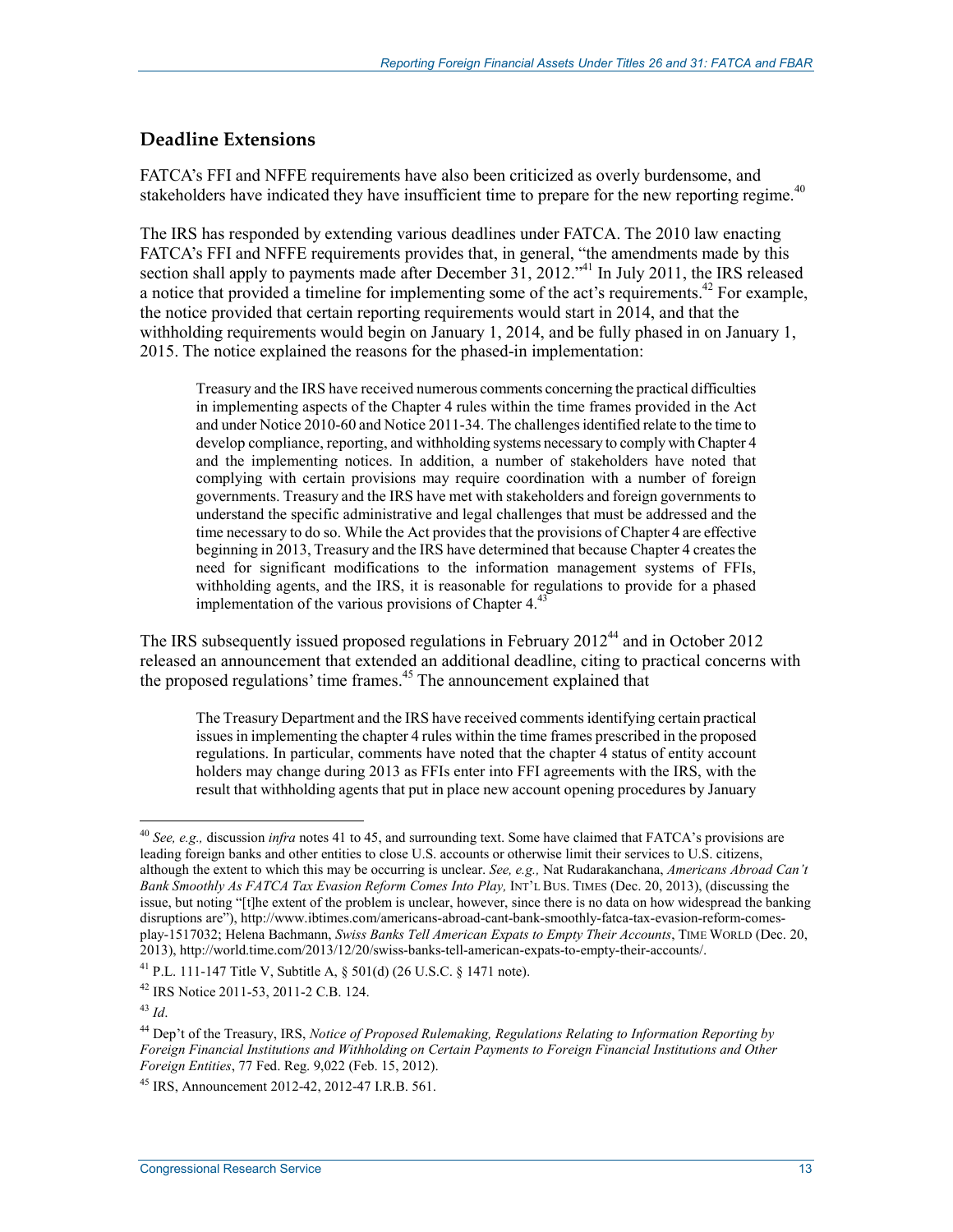1, 2013, could be required to undertake duplicative efforts to verify an FFI's status as a participating, deemed-compliant, or nonparticipating FFI. Furthermore, comments have indicated that global financial institutions intend to implement uniform due diligence procedures for all affiliates. Accordingly, these comments have suggested aligning the timelines for due diligence for U.S. withholding agents, FFIs in countries with Intergovernmental Agreements, and FFIs in countries without Intergovernmental Agreements in order to significantly reduce administrative burden.<sup>46</sup>

In July 2013, the IRS issued another notice, extending the effective date for withholding on some payments to July 1,  $2014.<sup>47</sup>$ 

It might be asked whether the IRS has the authority to delay FATCA in light of the statutorily imposed effective date. In promulgating the regulations, the IRS generally cited to IRC Section 7805, as well as to the FFI and NFFE statutory provisions, IRC Sections 1471-1474. Section 7805 provides the Treasury Secretary with the authority to promulgate "all needful rules and regulations for the enforcement of" the IRC.<sup>48</sup> Section  $1474(f)$ , in particular, expressly gives the Treasury Secretary the authority to "prescribe such regulations or other guidance as may be necessary or appropriate to carry out the purposes of, and prevent the avoidance of, this chapter [IRC Sections 1471-1474]."

On the one hand, it might be argued that the deadline extensions, by providing more time to address the technical and similar issues related to FATCA's implementation, are the type of matters that Congress has left to the IRS to address by giving the agency its rulemaking authorities.<sup>49</sup> On the other hand, it might be argued that the IRS was overstepping its bounds in light of the statute's plain language regarding  $\overline{PATCA}$ 's effective date.<sup>50</sup> How a court might evaluate the merits of whether the IRS has authority to extend the deadlines may be difficult to predict at this time. For example, as a threshold matter, there may be a question as to who would challenge the IRS's decision to provide additional time to prepare for FATCA and whether any potential litigant would be personally injured—a necessary prerequisite to have standing—by it.<sup>51</sup>

<sup>&</sup>lt;u>.</u> <sup>46</sup> *Id*.

<sup>47</sup> IRS, Notice 2013-43, 2013-2 C.B. 113 (July 12, 2013).

<sup>&</sup>lt;sup>48</sup> The IRS has also cited to its authority under Section 7805(a) in response to questions about whether it can provide transition relief delaying certain tax provisions of the Affordable Care Act (ACA). *See* Letter from Assistant Secretary Mark J. Mazur to Chairman Fred Upton (July 9, 2013) at http://democrats.energycommerce.house.gov/sites/default/ files/documents/Upton-Treasury-ACA-2013-7-9.pdf.

<sup>49</sup> *See, e.g.,* Bob Jones Univ. v. United States, 461 U.S. 574, 597 (1983) (explaining, while examining Section 7805(a), "Congress cannot be expected to anticipate every conceivable problem that can arise or to carry out day-to-day oversight," and so "it relies on the administrators and on the courts to implement the legislative will"). As mentioned, the IRS has cited to Section 7805(a) as its authority to provide transition relief delaying certain ACA provisions. *See* source *supra* note 47.

<sup>50</sup> *See, e.g.,* Jeremy Scott, *The Power to Delay,* TAX ANALYSTS BLOG, July 29, 2013, http://www.taxanalysts.com/ taxcom/taxblog.nsf/Permalink/JSCT-9A3LWD?OpenDocument (questioning whether the IRS has the authority to bypass statutorily imposed effective dates under FATCA); *see also* Hope v. United States, 803 F.2d 816 (5th Cir. 1986) (explaining, in the context of § 7805(a), "[a]lthough this Court owes deference to the agency construction of a regulation ... we also recognize that the agency regulation may not amend the statute").

<sup>51</sup> *See, e.g.,* DaimlerChrysler Corp. v. Cuno, 547 U.S. 332, 344-45 (2006) (individuals generally do not have standing in their status as taxpayers to bring suit for allegedly unlawful taxation because any injury is too generalized and remote); *see also* CRS Legal Sidebar WSLG582, Obama Administration Delays Implementation of ACA's Employer Responsibility Requirements: A Brief Legal Overview, by Jennifer A. Staman, Daniel T. Shedd, and Edward C. Liu (discussing similar issues in the context of certain ACA delays).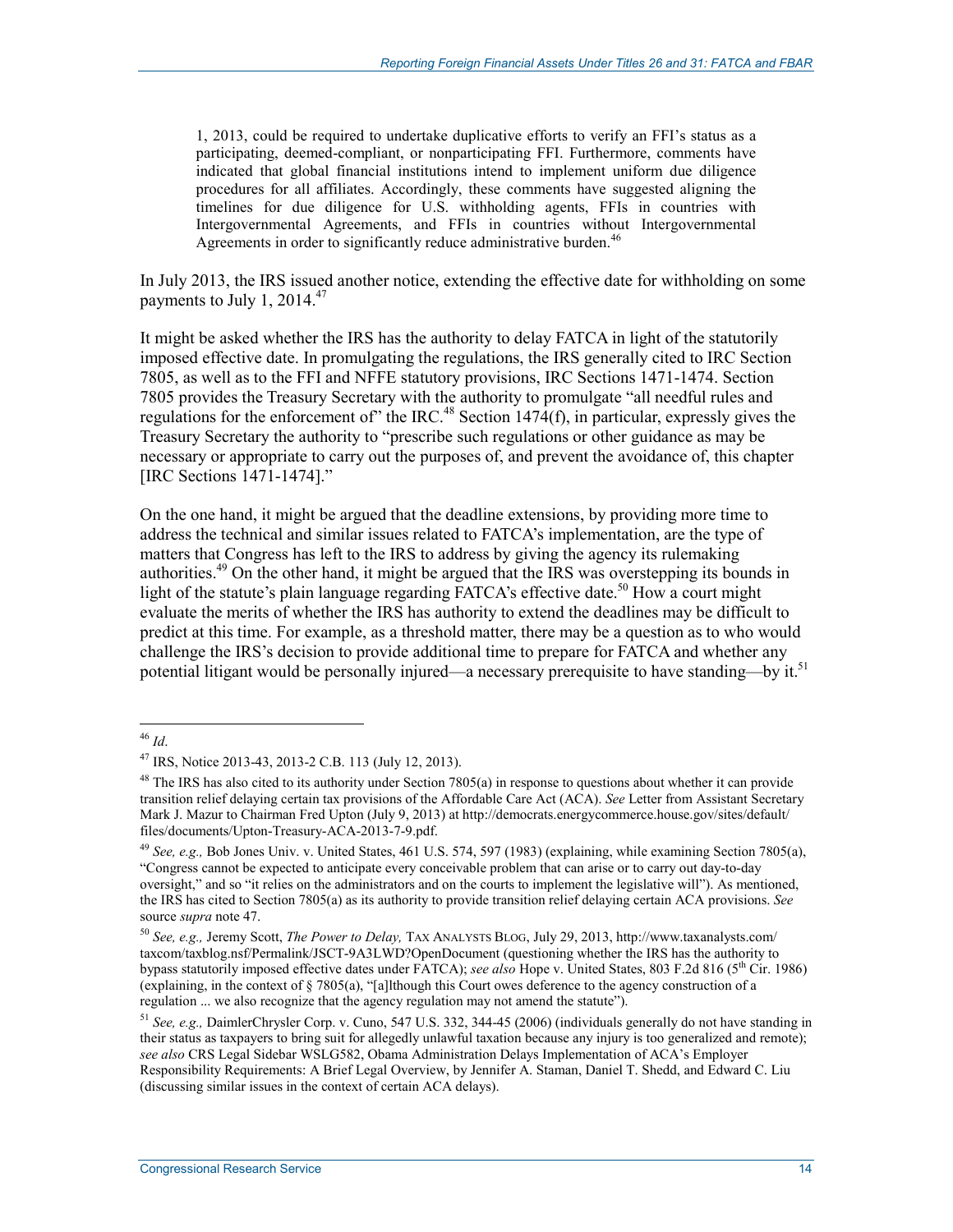## **FATCA Legislation in the 113th Congress**

In the  $113<sup>th</sup>$  Congress, several bills have been introduced that are related to FATCA. First, S. 887, whose stated purpose is "[t]o repeal the violation of sovereign nations' laws and privacy matters," would repeal many of FATCA's provisions. The repealed provisions would be the reporting and withholding requirements on FFIs and NFFEs (IRC Sections 1471-1474); the reporting requirement for foreign financial assets (IRC Section 6038D); the extension of the statute of limitations for significant omissions of income in connection with foreign assets (IRC Section  $6501(e)$ ; the penalties for underpayments attributable to undisclosed foreign financial assets  $(IRC Section 6662(b)(7), (i))$ ; the reporting requirements for activities with respect to passive foreign investment companies (IRC Section 1298(f)); the reporting requirement for U.S. owners of foreign trusts (IRC Section 6048(b); and the minimum penalty with respect to failure to report on certain foreign trusts (IRC Section 6677(a)).

Several bills include a provision with the purpose of "strengthening" FATCA—Stop Tax Haven Abuse Act, H.R. 1554, Section 102; Sequester Delay and Stop Tax Haven Abuse Act, H.R. 3666, Section 202; Stop Tax Haven Abuse Act, S. 1533, Section 102; and CUT Loopholes Act, S. 268, Section 102. In addition to the FATCA provision, these bills include numerous other provisions aimed at tax sheltering and avoidance activities. The FATCA provision would:

- Expand the reporting requirement for passive foreign investment companies, which currently applies to each U.S. person who is a shareholder of the entity, to include any U.S. person "who directly or indirectly forms, transfers assets to, is a beneficiary of, has a beneficial interest in, or receives money or property or the use thereof from."
- Expand the definition of "financial account" to include transaction accounts.
- Expressly include entities engaged in investing in derivatives and swaps in the definition of "financial institution."
- For purposes of the NFFE requirements, specify that the requirement that the withholding agent not know or have reason to know that any information provided by the NFFE is incorrect would have to be "as a result of any customer identification, anti-money laundering, anti-corruption, or similar obligation to identify account holders," and clarify that the withholding provision does not apply to, among others, "any other class of persons identified by the Secretary for purposes of this subsection *as posing a low risk of tax evasion*.... (emphasis added)."
- For purposes of FFI and NFFE reporting and withholding requirements, the definition of "substantial U.S. owner" for corporations and partnerships would include any person owning the threshold amount of the entity is any person who owns, directly or indirectly *or as a beneficial owner* (emphasis added).
- For purposes of FFI and NFFE reporting and withholding requirements, would amend the existing confidentiality rules to provide "except that information provided under Sections 1471(c) or 1472(b) may be disclosed to any Federal law enforcement agency, upon request or upon the initiation of the Secretary, to investigate or address a possible violation of United States law." Also, would clarify that the identity of an FFI is not subject to the IRC's confidentiality statute if its agreement was terminated.